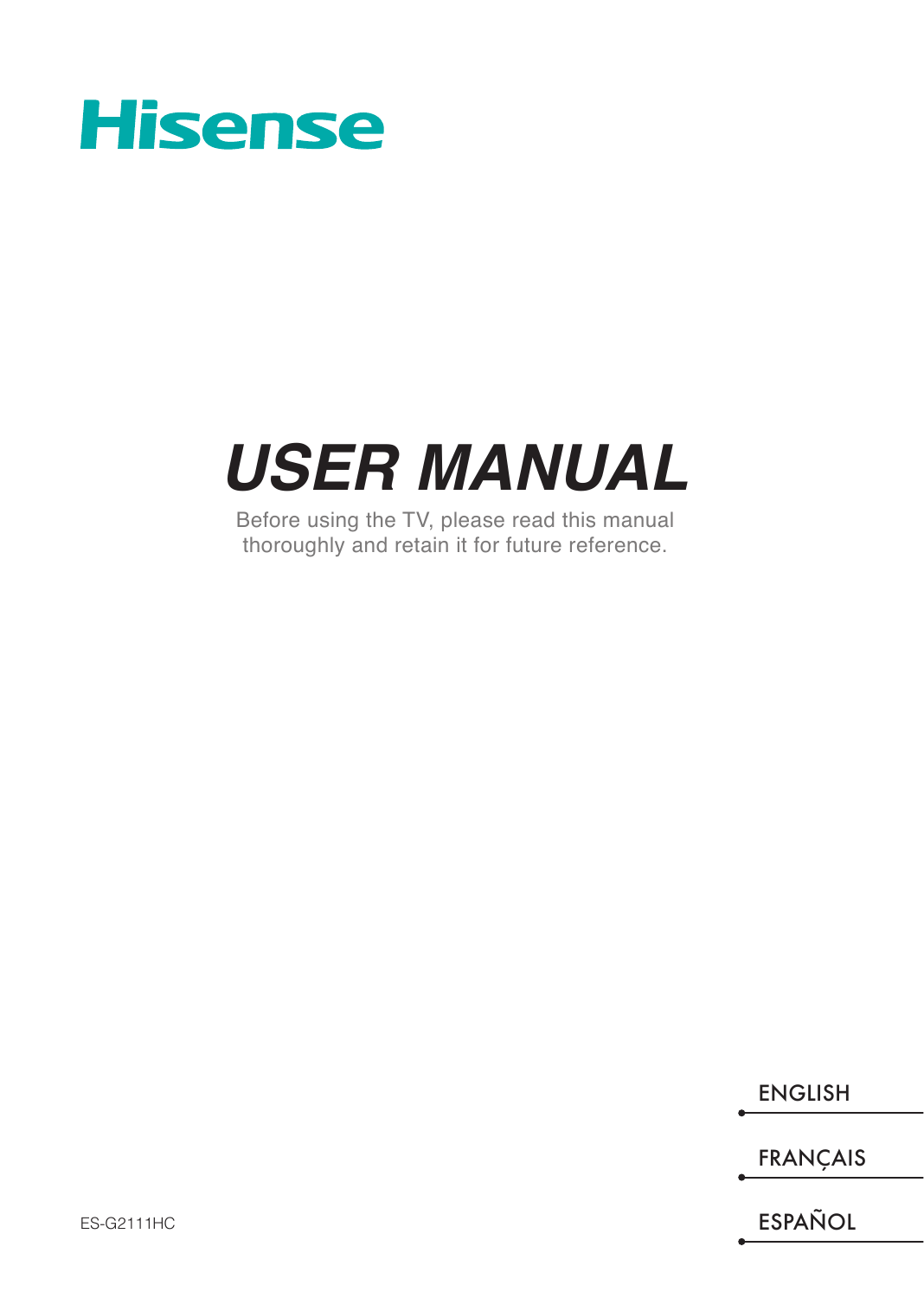

# *USER MANUAL*

Before using the TV, please read this manual thoroughly and retain it for future reference.

ENGLISH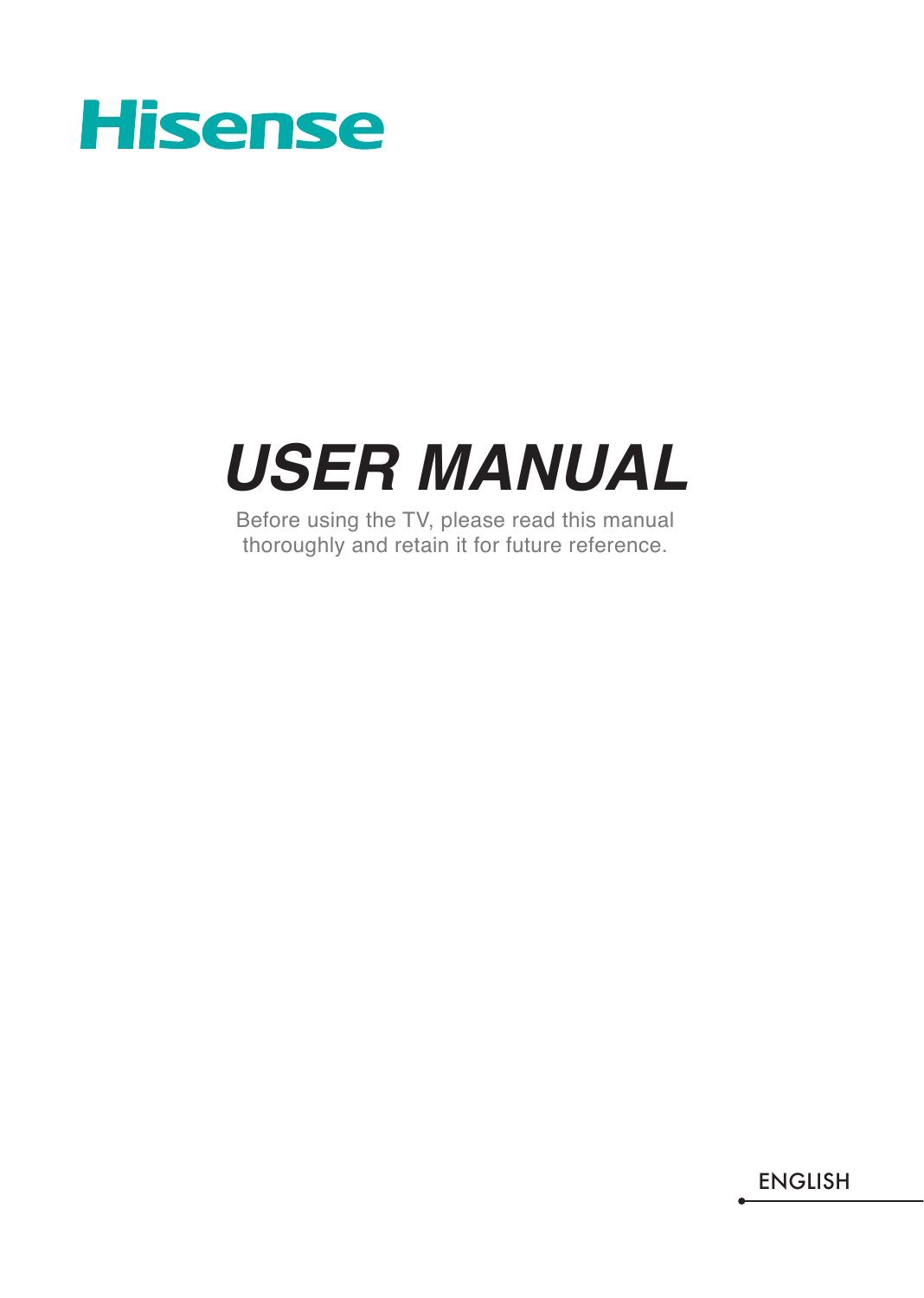## Copyright Statement

© 2021 Hisense Company Ltd. All Rights Reserved.

All material in this User Manual is the property of Hisense Company Ltd. and its subsidiaries, and is protected under US, CANADA, MEXICO and International copyright and/or other intellectual property laws. Reproduction or transmission of the materials, in whole or in part, in any manner, electronic, print, or otherwise, without the prior written consent of Hisense Company Ltd. is a violation of Hisense Company Ltd. rights under the aforementioned laws.

No part of this publication may be stored, reproduced, transmitted or distributed, in whole or in part, in any manner, electronic or otherwise, whether or not for a charge or other or no consideration, without the prior written permission of Hisense Company Ltd.

Requests for permission to store, reproduce, transmit or distribute materials may be made to one of the following addresses:

- USA: Hisense USA Corporation 7310 McGinnis Ferry Road Suwanee, GA 30024
- CANADA: Hisense Canada Co., Ltd 2283 Argentia Road, Unit 16 Mississauga, ON, Canada L5N 5Z2
- MEXICO: Hisense Mexico S. de R.L. de C.V. Blvd. Miguel de Cervantes Saavedra No 301 Torre Norte Piso 2, Col. Ampliación Granada Miguel Hidalgo, Ciudad de México, C.P. 11520

Hisense, and any and all other Hisense product names, logo's, slogans or marks are registered trademarks of Hisense Company Ltd. and its subsidiaries. All other trademarks are the property of their respective holders.

©2021. All rights reserved. Hisense and the Hisense logo are registered trademarks of Hisense. Other brand and product names are registered trademarks of their respective owners.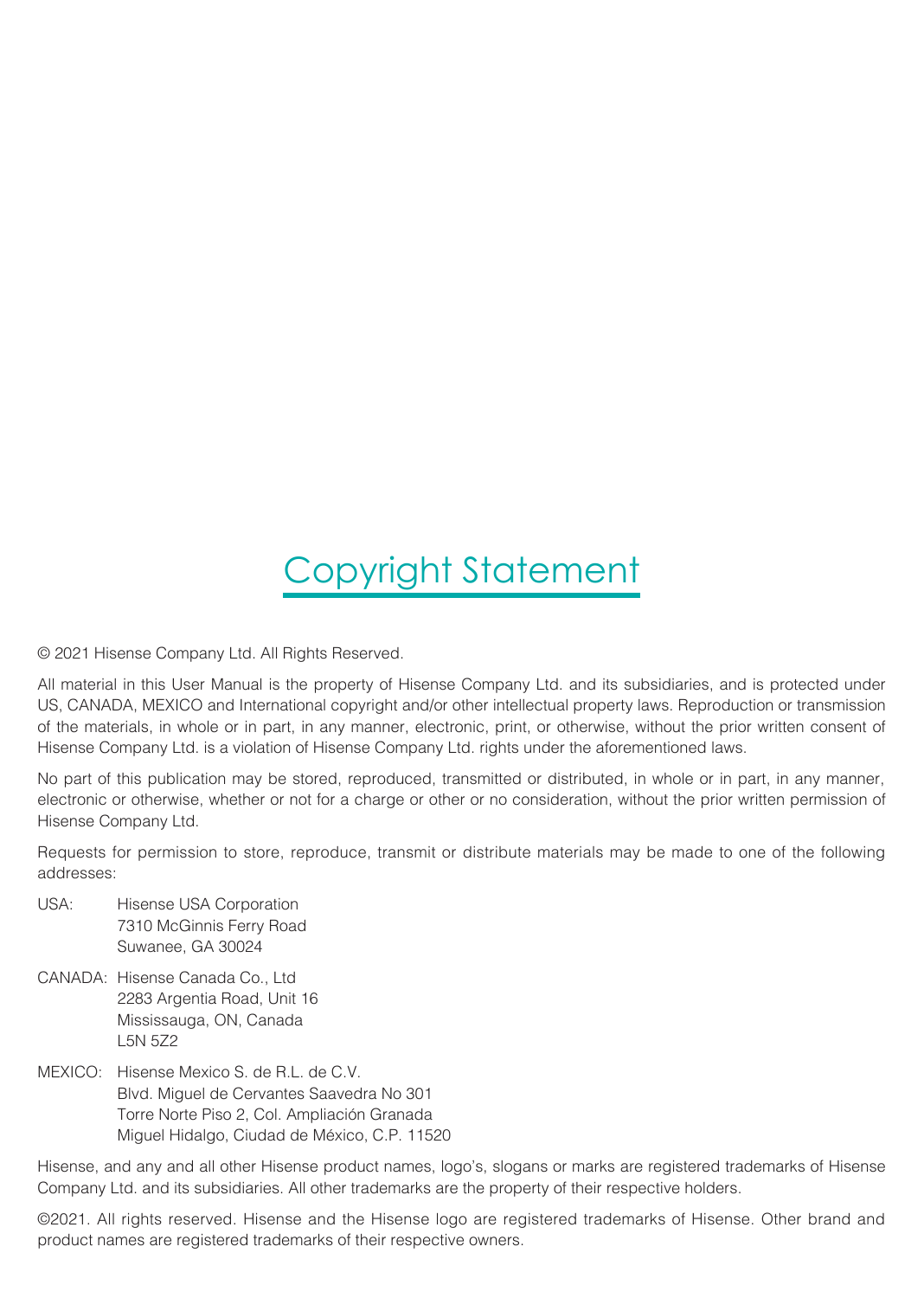## Disclaimer Page

\*\*Notwithstanding anything to the contrary, including in any or all descriptions, representations, statements or other communications related to this Hisense device (hereinafter "Device") made in any form whatsoever and at any time, some or all of the pre-installed, or subsequently installed Application Services may not be available or capable of functioning as intended by the provider of the Application Services in any or all usage areas for reasons outside of Hisense's control, including but not limited to, Internet access, local service limitations, etc. Any purchase or use of the Device, including any Application Services, is purely at the user's risk. Application Services are provided on an as-available basis without warranties of any kind, either expressed or implied, that the Application Service will be uninterrupted or error-free, including but not limited to vagaries of weather, disruption of Service, acts of God, warranties of title, local or regional limitations, no infringement, NOR IMPLIED WARRANTIES OF MERCHANTABILITY OR FITNESS FOR A PARTICULAR PURPOSE. No advice or information given by Hisense, providers, affiliates, or contractors or their respective employees shall create such a warranty. Hisense specifically disclaims responsibility for any or all Application Services from functioning at any time, and by purchasing the Device, you accept such disclaimer without any claim on Hisense. You are solely responsible for providing an active and working connection to the Internet, along with any and all hardware and/or software necessary to use the Hisense Device as intended.

#### **Disclaimer:**

**Images throughout this document are for illustrative purposes only and may differ from the actual product.**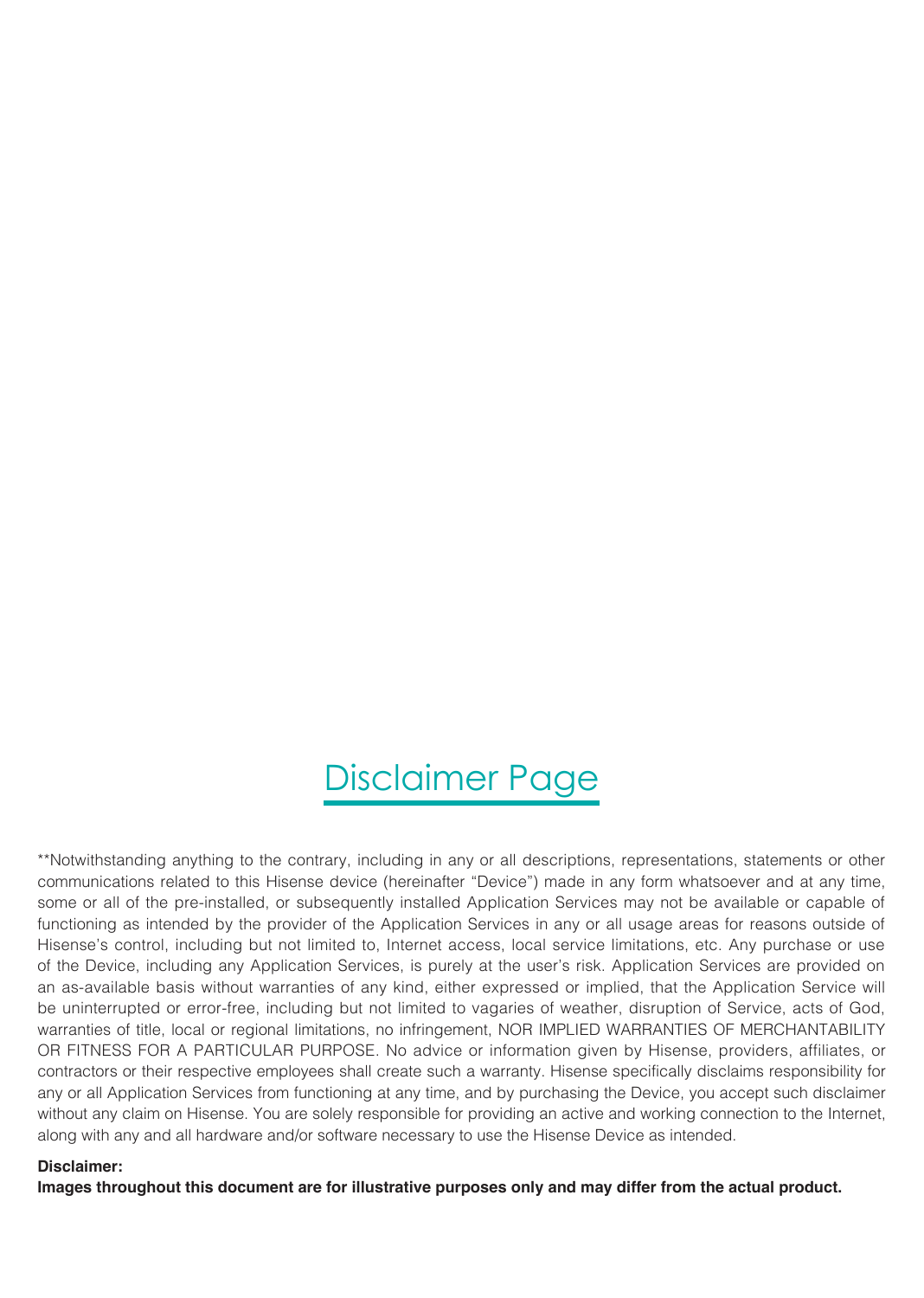### Contents

### Live TV

### **Connection**

| Connecting an AV device, a PC or a Game Console with an HDMI cable10 |  |
|----------------------------------------------------------------------|--|
|                                                                      |  |

### Multi-screen

### **Smart Functions**

### **Picture and Sound**

### **Accessibility and System**

### Troubleshooting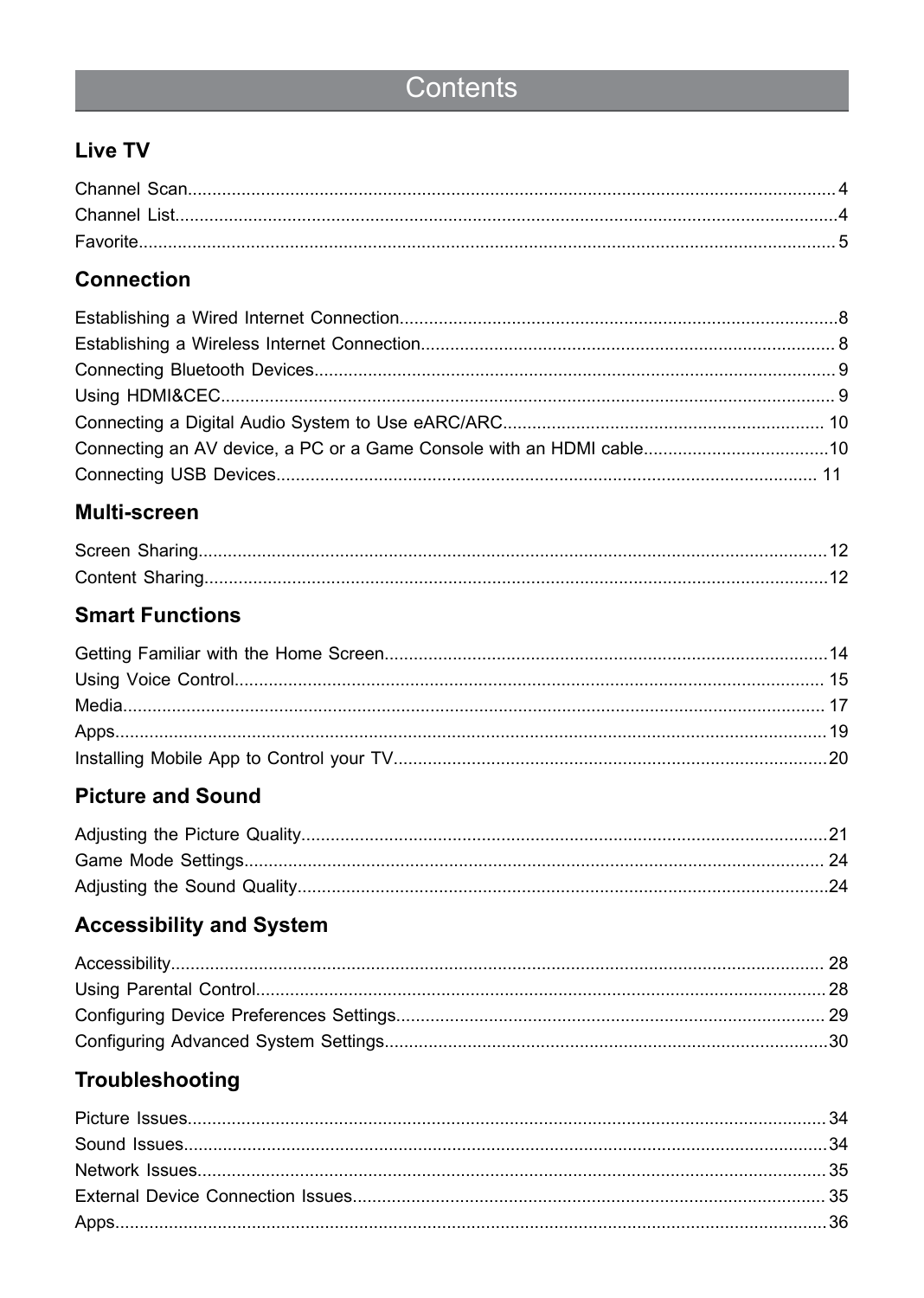## Contents

### **Using the E-Manual**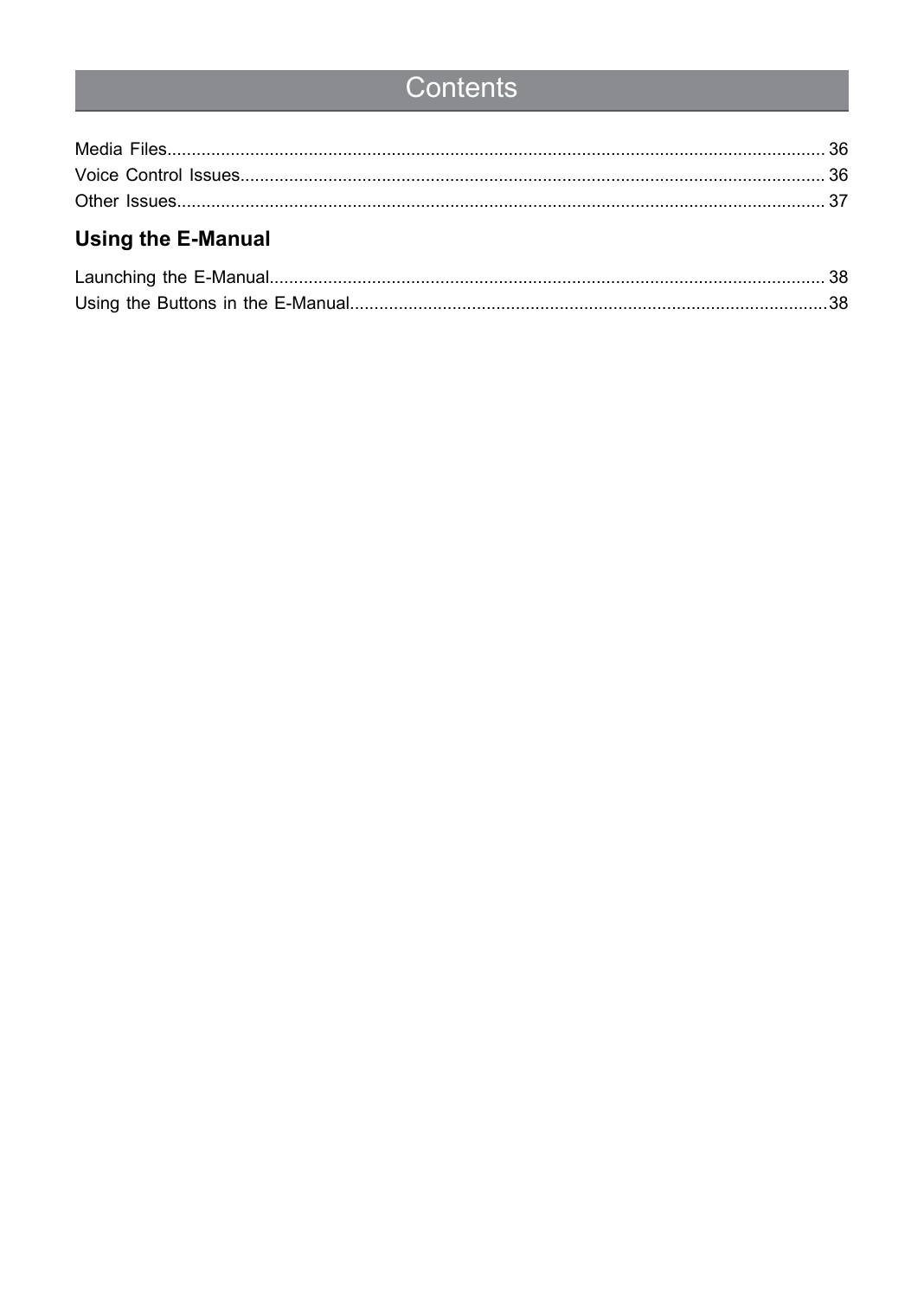### Live TV

### <span id="page-6-0"></span>**Channel Scan**

You can scan channels automatically or manually.

Note:

• Antenna/cable function may not be applicable in some models/countries/regions.

### **Auto Scan**

Automatically scan for channels to view programmes from your TV source.

#### > **Channels**

If no TV channels were saved before, you will be prompted to do a channel search.

or

#### In Live TV, > **Channels** > **Auto Channel Scan**

Before you select Auto Channel Scan, you can press  $\bigcirc$  > Channels > Tuner Mode to select Antenna or Cable.

### **Manual Scan**

#### In Live TV,  $\bigcirc$  > Channels > Manual Scan

Type in a channel to add it manually to your TV.

### <span id="page-6-1"></span>**Channel List**

### **Displaying the channel list**

In Live TV, press  $\bullet\bullet$  button on the remote to display the Channel List menu.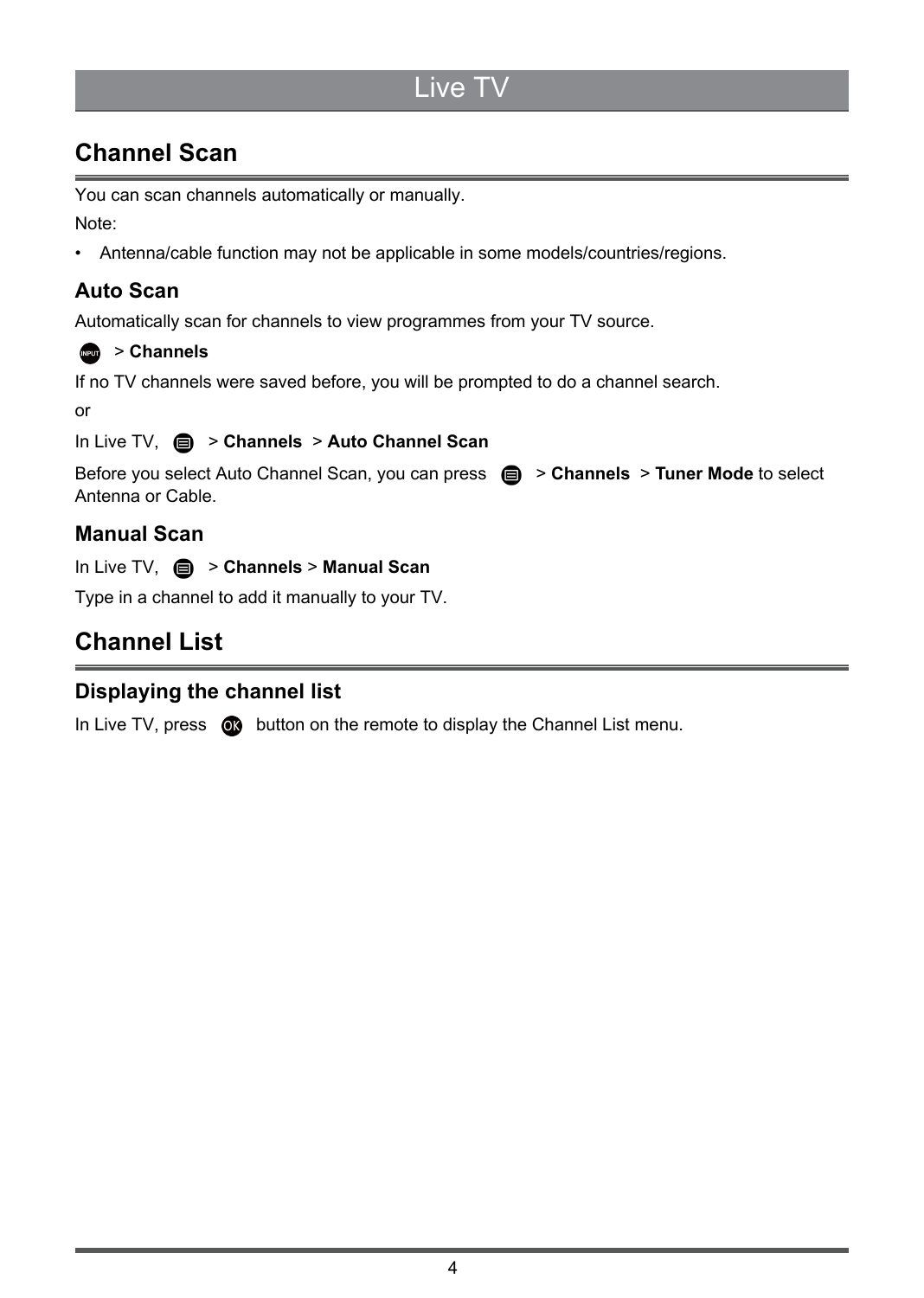### Live TV

|   |                 |                                                                                           | ANTENNA FAVORITE HISTORY |
|---|-----------------|-------------------------------------------------------------------------------------------|--------------------------|
|   | 2-1 WSB         |                                                                                           |                          |
| 4 | 2-2 WSB-SD      |                                                                                           |                          |
|   | 5-1 AT05-1      |                                                                                           |                          |
|   | 5-2 AT05-2      |                                                                                           |                          |
|   | 5-3 AT05-3      |                                                                                           |                          |
|   | 5-4 AT05-4      |                                                                                           |                          |
| 6 |                 |                                                                                           |                          |
| 7 |                 |                                                                                           |                          |
|   |                 |                                                                                           | Add/Delete Fav.channel   |
|   | $\bigcap$ homes | $\overline{1}$ $\overline{1}$ $\overline{2}$ $\overline{4}$ $\overline{2}$ $\overline{2}$ |                          |

## Channel list menu

### <span id="page-7-0"></span>**Favorite**

### **Viewing your favorite list**

Press  $\bullet$  button to call out the Channel list, and the channel list appears on the right side of the screen. Press  $\circledR$  button and select green icon and then press  $\circledR$  button, a heart-shaped icon will appear next to your favorite channel on ANTENNA/CABLE list, and the favorite channel will appear in the favorite list.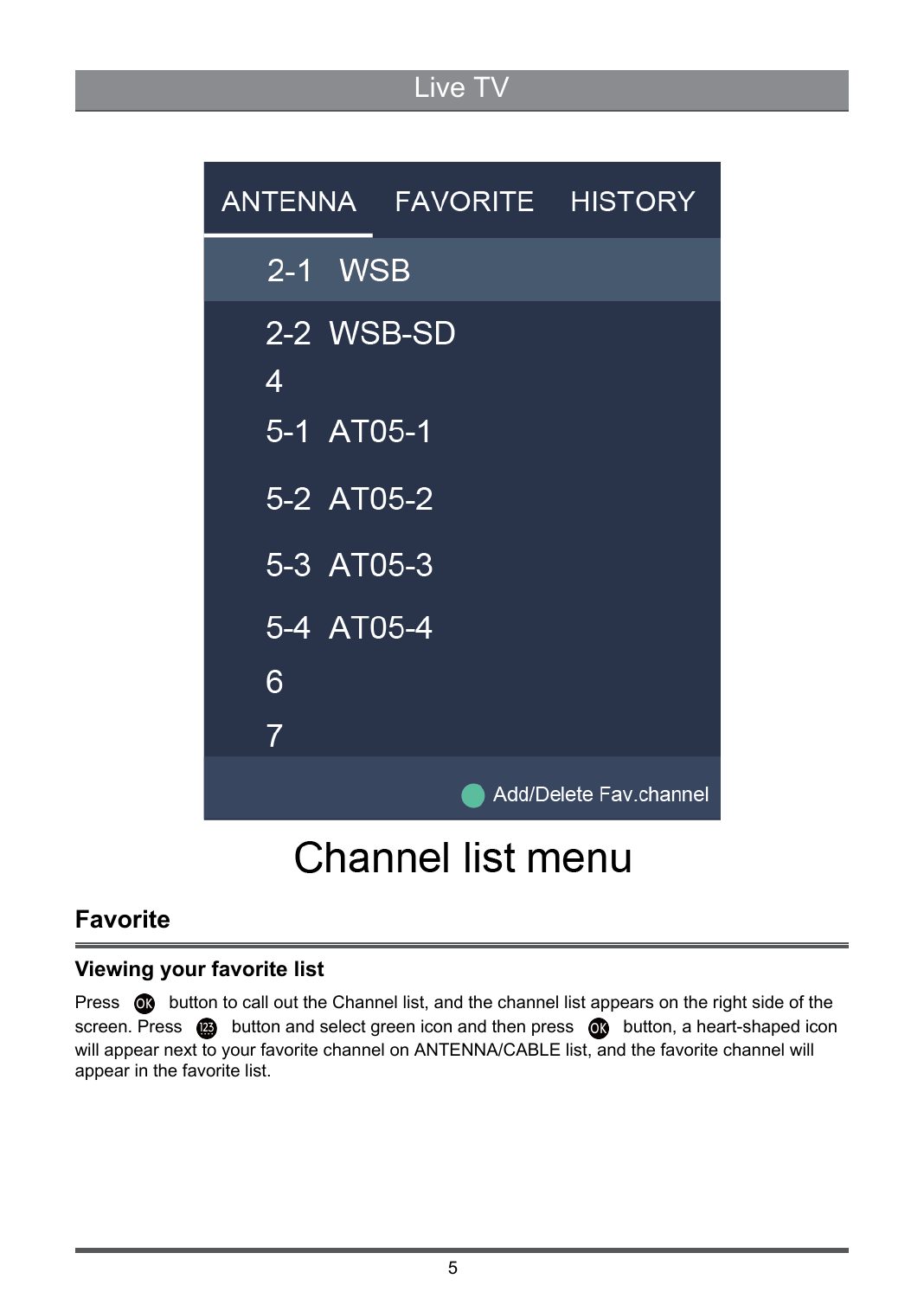## Live TV

|                 | ANTENNA FAVORITE HISTORY |                        |
|-----------------|--------------------------|------------------------|
| 2-1 WSB         |                          | W                      |
| 2-2 WSB-SD<br>4 |                          |                        |
| 5-1 AT05-1      |                          |                        |
| 5-2 AT05-2      |                          | D                      |
| 5-3 AT05-3      |                          |                        |
| 5-4 AT05-4      |                          |                        |
| 6               |                          |                        |
| $\overline{7}$  |                          |                        |
|                 |                          | Add/Delete Fav.channel |

## Channel list menu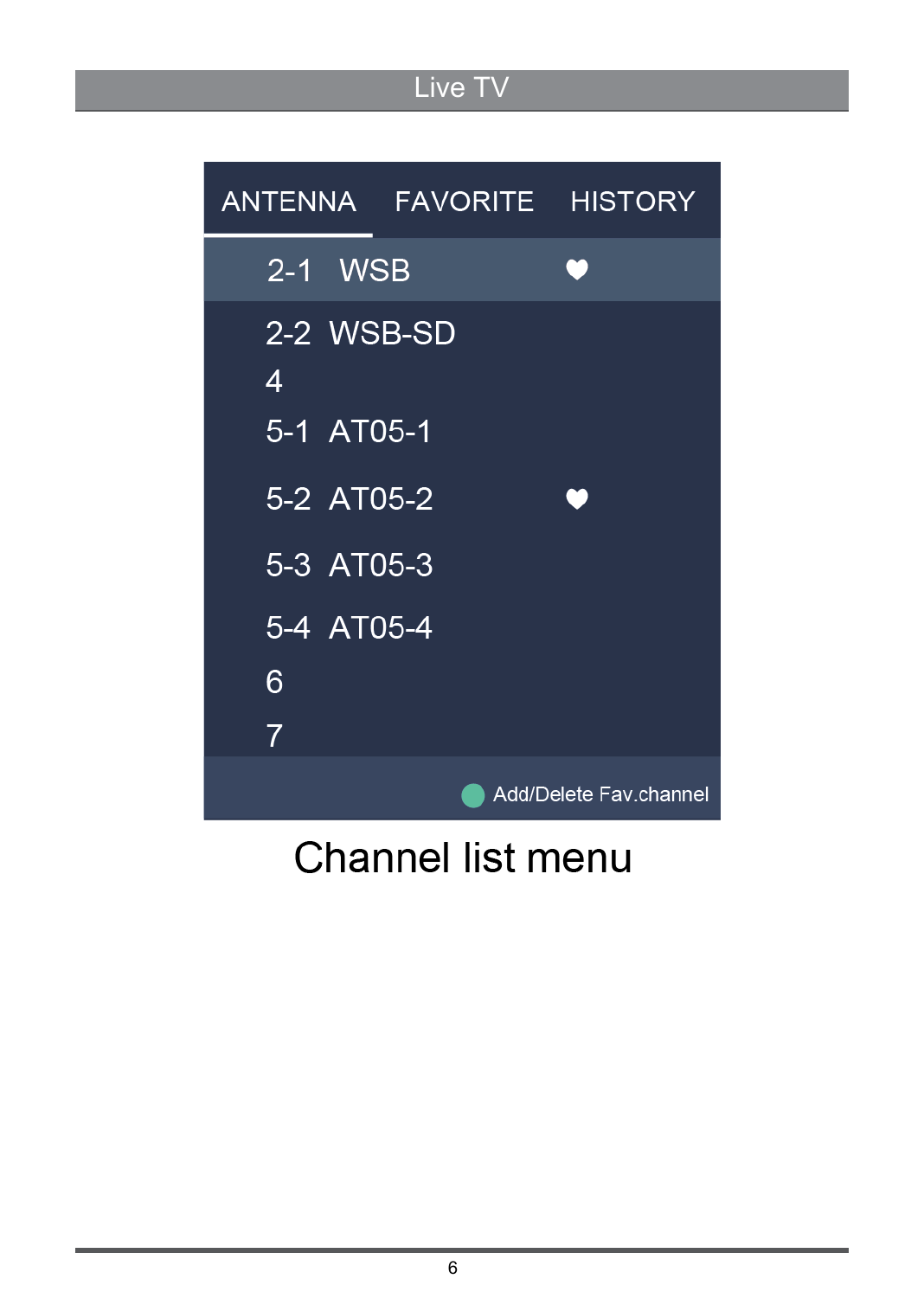

## **Channel list menu**

If you want to remove favorite channels, Press  $\circledR$  button and select green icon and then press *O* button, a heart-shaped icon will disappear on ANTENNA/CABLE list.

Note:

- These steps should be operated under TV inputs.
- Before you edit the favorite lists,complete channel scan first.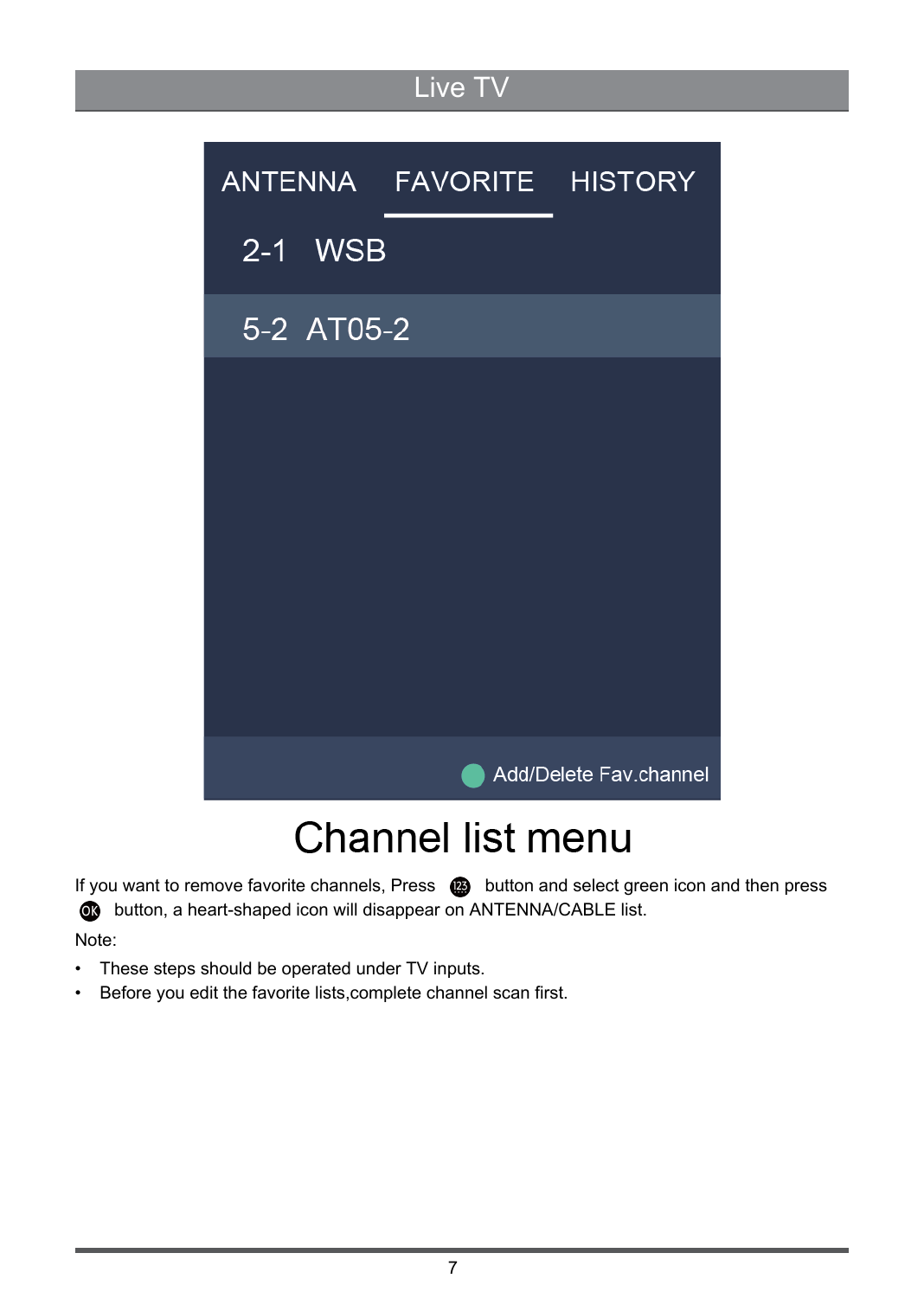### <span id="page-10-0"></span>**Establishing a Wired Internet Connection**

#### **Connecting to a wired (Ethernet) network**

**Press**  $\Omega$  button to select  $\epsilon$  icon to enter **Network & Internet**.

To get access to the Internet in a wired way, it is recommended to use a modem or router that supports Dynamic Host Configuration Protocol (DHCP). Modems and routers that support DHCP automatically provide the IP address, subnet mask, gateway, and DNS, so you don't have to enter them manually. Most home networks already have DHCP.

See the illustration below.



### <span id="page-10-1"></span>**Establishing a Wireless Internet Connection**

#### **Connecting to a wireless network**

**Press f** button to select  $\odot$  icon, and select **Network & Internet > Wi-Fi** 

To connect to an available wireless network, make sure that you have the wireless router's SSID and password before attempting to connect.



To get access to the Internet in a wireless way:

- 1. Turn on your Wi-Fi.
- 2. The list of networks will display automatically.
- 3. Select a wireless network from the list, input the password.
- 4. If the network connection does not appear in the list, select **See all** to display all the list, or select **Add new network** to input a Wi-Fi name, select the type of security mode, and enter password.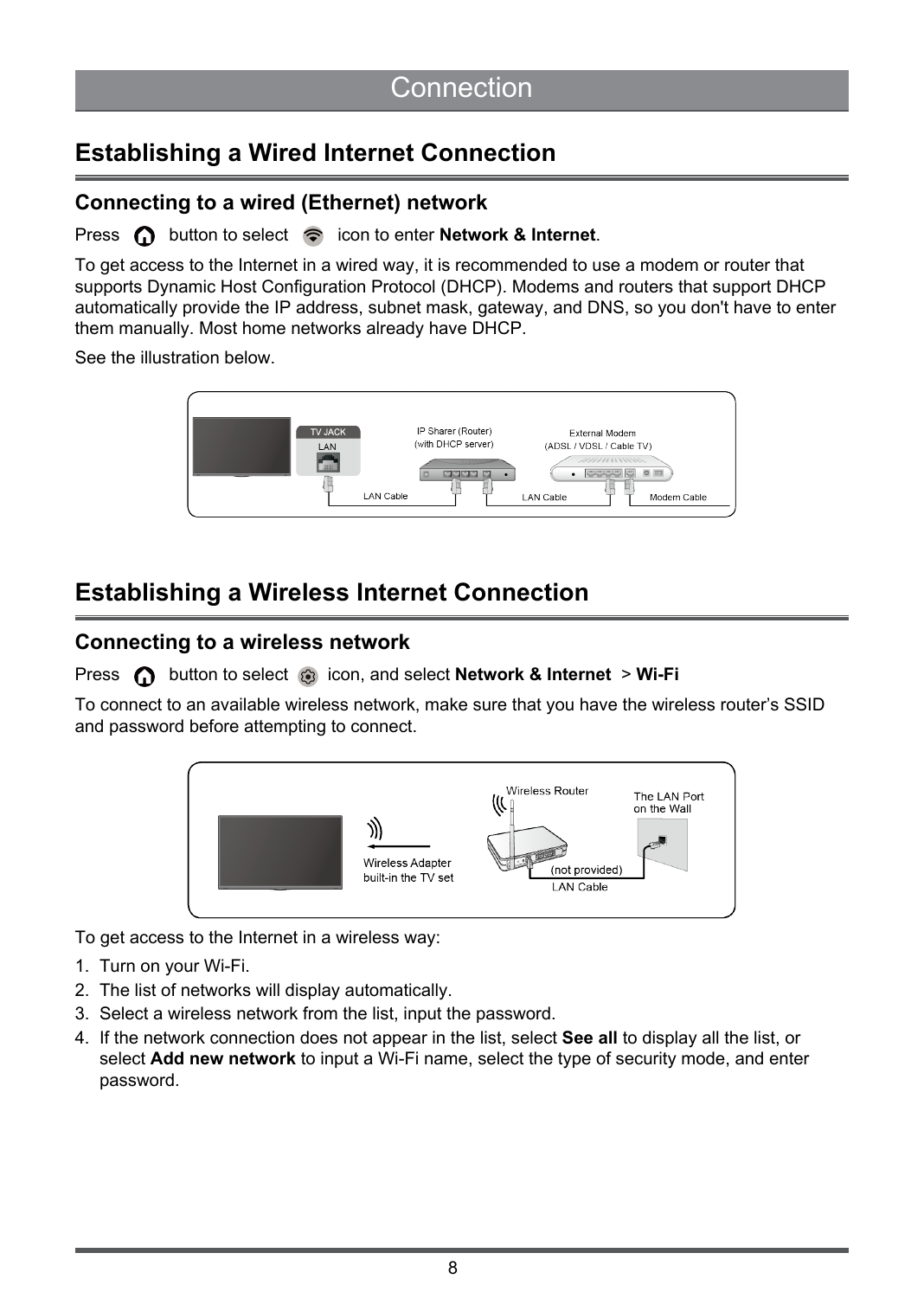### <span id="page-11-0"></span>**Connecting Bluetooth Devices**

#### **Connecting a Bluetooth device**

To pair a Bluetooth device, such as Bluetooth headphones, speakers, keyboards, mouse or even moblie devices:

- 1. Before pairing your Bluetooth devices, make sure they're in pairing mode and put devices within range of the TV. To put your Bluetooth devices in pairing mode, refer to the user manual of devices.
- 2. Press **c** button to select  $\odot$  icon, and select **Remotes & Accessories** > Add accessory to put the TV in pairing mode. A list of available Bluetooth devices will be displayed.
- 3. Select the desired device from the list, then follow the onscreen instructions. If you are prompted to enter a passcode, refer to the user manual of the device. After pairing is completed, the device is connected and is stored to the TV.

Note:

• You need to unpair a paired device first if the maximum number of paired devices was reached.

#### **Listening to the TV through Bluetooth devices**

- 1. Pair the Bluetooth audio devices using the TV's Bluetooth function. Refer to the user manual of your audio device such as Bluetooth speaker, sound bar and headphones for detailed connection steps and usage.
- 2. Press **c** button to select  $\odot$  icon, select **Sound** > **Audio Output**, and then select the **Bluetooth** option to listen to the audio through bluetooth devices.

Note:

- Compatibility issues may occur depending on the Bluetooth device.
- The TV and Bluetooth device may disconnect depending on the distance between them.

### <span id="page-11-1"></span>**Using HDMI&CEC**

Use the TV's remote to control external devices that are connected to the TV by an HDMI cable. The external devices need to support HDMI&CEC function.

#### **Connecting an external device through HDMI&CEC function**

Press  $\bigcap$  button to select  $\bigcirc$  icon, and select **Inputs** > **HDMI control**.

- 1. Set **HDMI control** to On.
- 2. Connect an HDMI&CEC compliant device to the TV.
- 3. Turn on the connected external device. The device is automatically connected to the TV. After connection is finished, you can access the menu of the connected device on your TV screen using your TV remote and control the device.

#### **Enabling device auto power off**

**Press c** button to select  $\odot$  icon, and select **Inputs** > **Device auto power off.** 

Set to On to turn off CEC compatible external devices when the TV is turned off.

#### **Enabling TV auto power on**

Press **c** button to select  $\odot$  icon, and select **Inputs** > **TV auto power on**.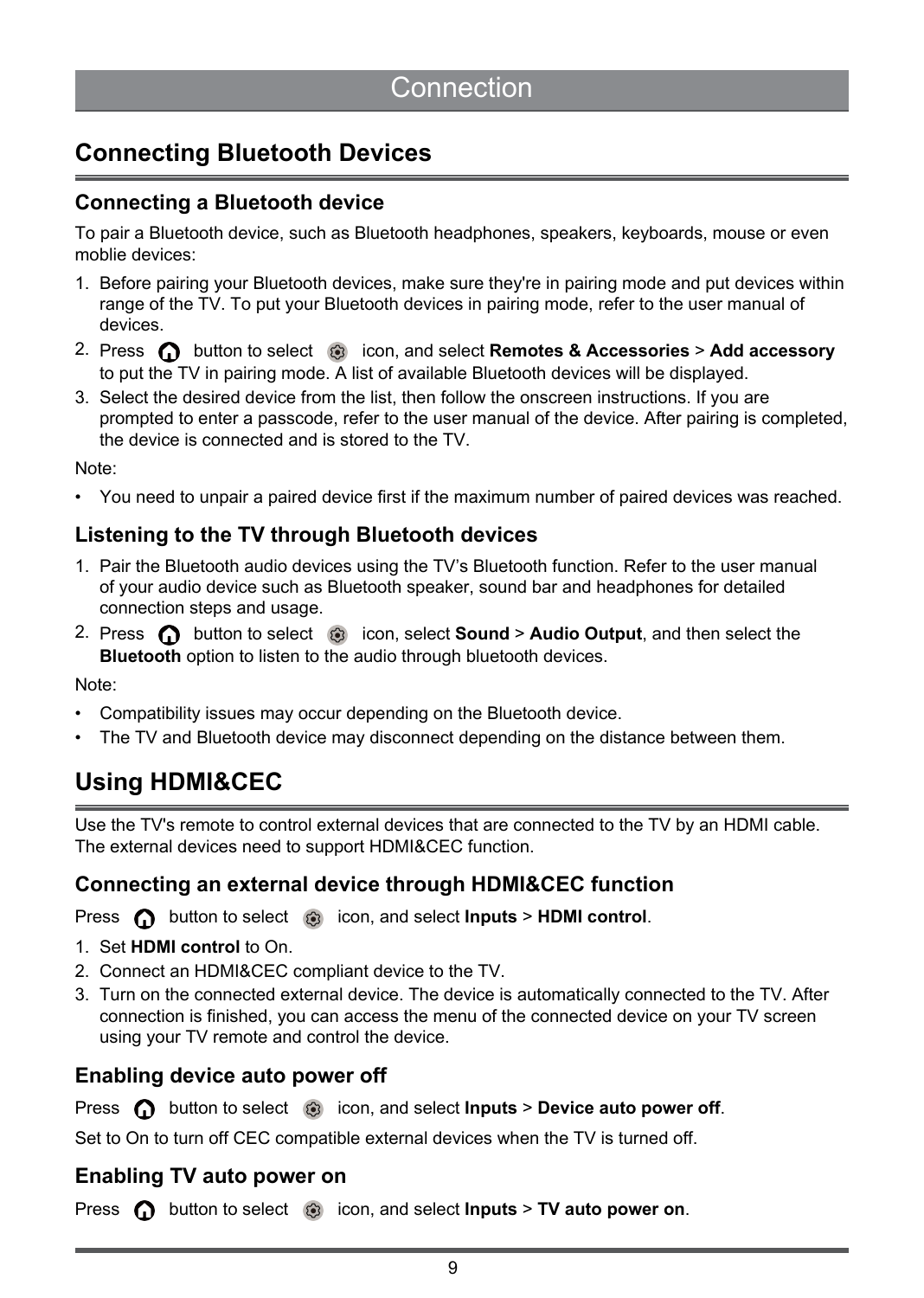Set to On to turn on the TV when CEC compatible external devices is turned on.

Note:

- HDMI cables must be used to connect HDMI&CEC compatible devices to your TV.
- The HDMI&CEC feature of the connected device must be turned on.
- If you connect an HDMI device that is not HDMI&CEC compatible, all the HDMI&CEC control features do not work.
- Depending on the connected HDMI device, the HDMI&CEC control feature may not work.
- The HDMI&CEC feature are supported One Touch Play, Routing Control, System Standby, Device OSD Name Transfer, Remote Control Pass Through, Give Device Power Status, System Audio Control.

### <span id="page-12-0"></span>**Connecting a Digital Audio System to Use eARC/ARC**

If you'd like to use the Enhanced Audio Return Channel (eARC) / the Audio Return Channel (ARC) feature to have sound sent from the TV back down an HDMI cable to a digital sound system, you can connect to the HDMI (eARC/ARC) port of your TV.



By using this feature, you will also be able to control the sound system with your TV remote instead of using multiple remotes for each device.

After the connection:

- 1. Power on the sound system.
- 2. Press **c** button to select  $\odot$  icon, and select **Sound** > **Audio Output** > **eARC/ARC**. If the device supports eARC function, first select **Sound** > **eARC** to set it to On.

Note:

- It works only when the TV is connected to the audio receiver that supports the eARC/ARC function.
- If the device has an Input Selector feature then make sure to change it to TV.
- When this port is used as the eARC/ARC function, it can be used as signal input when a DVD is connected to amplifier and the amplifier is connected to the TV at the same time. (Some amplifiers may not support series connection.)

### <span id="page-12-1"></span>**Connecting an AV device, a PC or a Game Console with an HDMI cable**

You can connect an AV device, a PC or a Game Console with an HDMI cable.

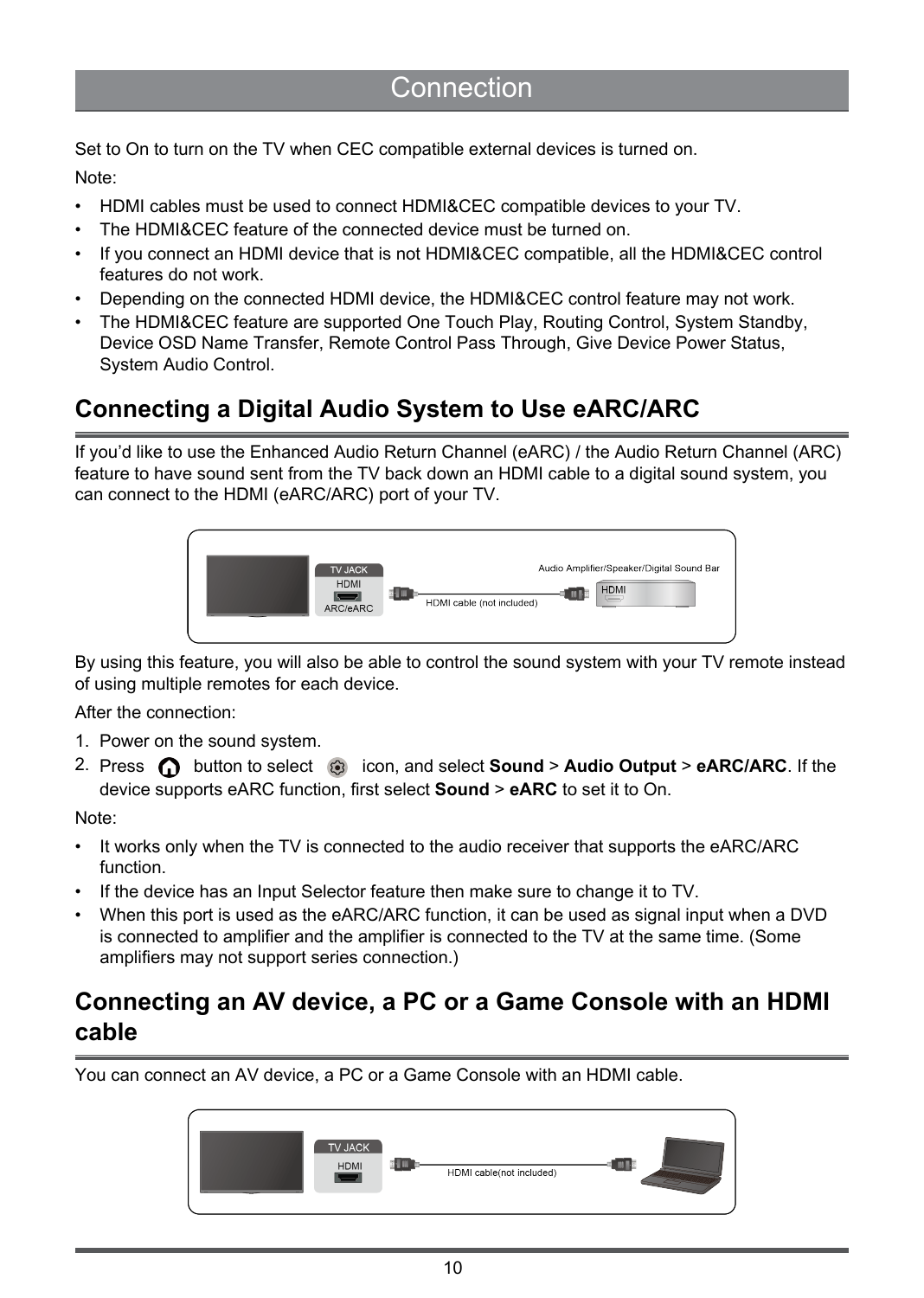After the connection:

1. Power on the device.

2. Press button on your remote, select the corresponding **HDMI** as the input source.

Note:

- Refer to the "Quick Setup Guide" for more connection information.
- Some devices such as DVD player require HDMI signal to be set to output in the device's settings. Please consult your device user manual for instructions.
- If there is no sound from your TV, change the device's audio settings.

### <span id="page-13-0"></span> **Connecting USB Devices**

Connect the USB devices such as hard drives, USB sticks and digital cameras for browsing photos, listening to music.



- Support the USB disk 4G, 8G, 16G, 32G, 64G, 128G and other common market size, and 8T hard drive is currently supported.
- Support format: NTFS, FAT32.
- Certain digital cameras may not be compatible with the TV.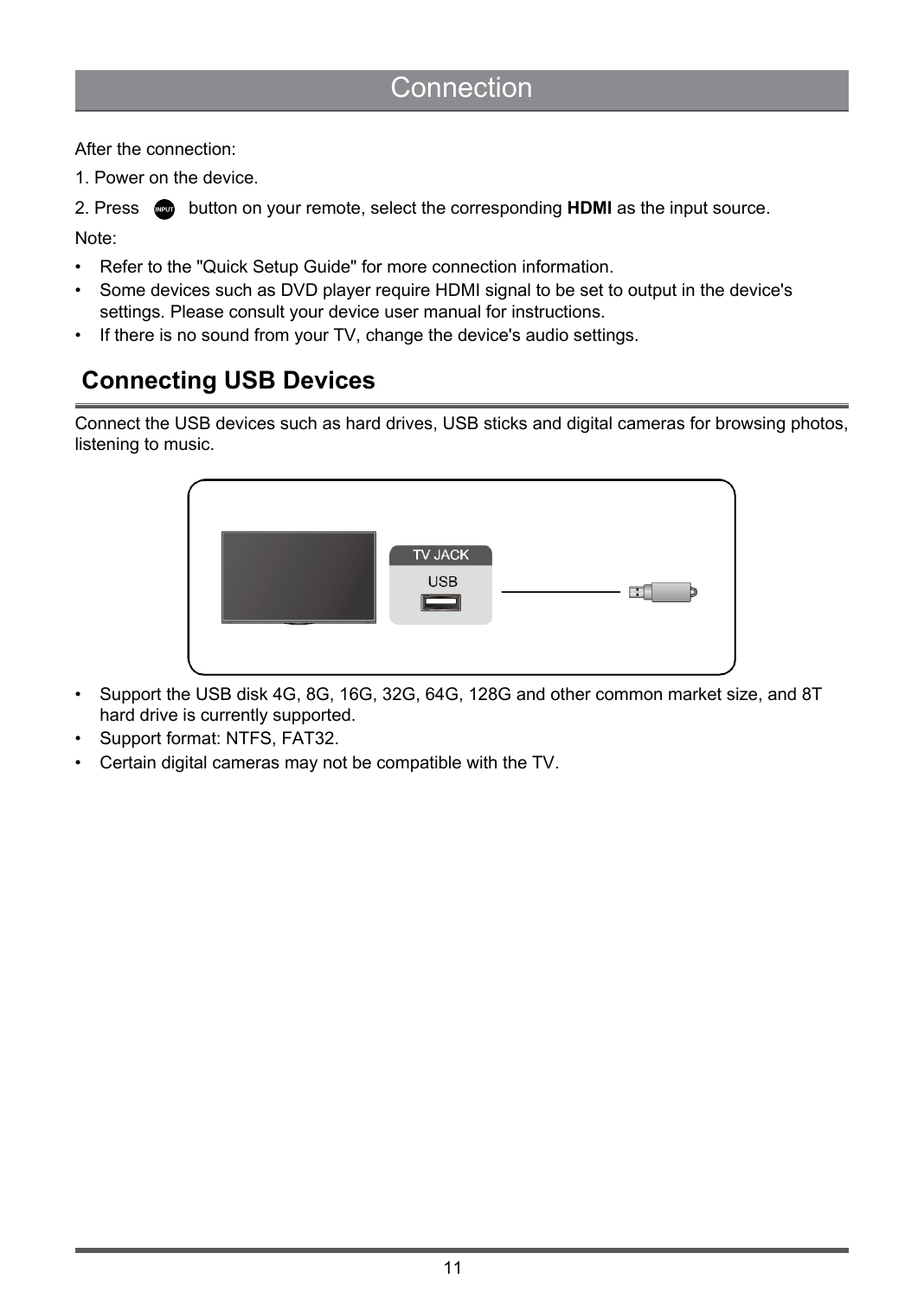### Multi-screen

### <span id="page-14-0"></span>**Screen Sharing**

Mirror content from your mobile device to the TV. View videos, photos and more from your device on your TV screen.

Press **C** button to select  $\odot$  icon, and select **Advanced System** > Mobile Device **Connection Tips** > **Screen Sharing**.

- 1. Turn on the casting function of your Android/Windows10 device. The setting icon may vary depending on the device. The feature may be called "Wireless display", "Smart view", "Wireless projection", etc.
- 2. Find the TV name in the searching list of your device and select it. Your mobile device's screen will be mirrored once you select your TV. If you are using WI-FI, the connecting may fail and the screen won't switch. You can close Screen sharing application with BACK or EXIT button.

Note:

• Some mobile devices may not support casting.



### <span id="page-14-1"></span>**Content Sharing**

Share videos, music or pictures from your Android/iOS/PC device to the TV screen.

**Press c** button to select  $\circledast$  icon, and select **Advanced System** > **Mobile Device Connection Tips** > **Content Sharing**.

- 1. Make sure your device and the TV are connected to the same network.
- 2. Turn on the contents sharing function of your Android/iOS/PC device.
- 3. Find the TV name in the searching list of your device and select it.

4. Wait for the connection progress to complete, and select the content you want to share.

Note:

- Some devices may not support content sharing function. If your device doesn't support content sharing, you can download an app that supports the function, please refer t[o Smart Functions >](#page-22-1) [Installing Mobilie App to Control your TV](#page-22-1) in this manual.
- The content may not be played depending on the file format.
- The content may not be played smoothly or the function may not work properly due to the network condition.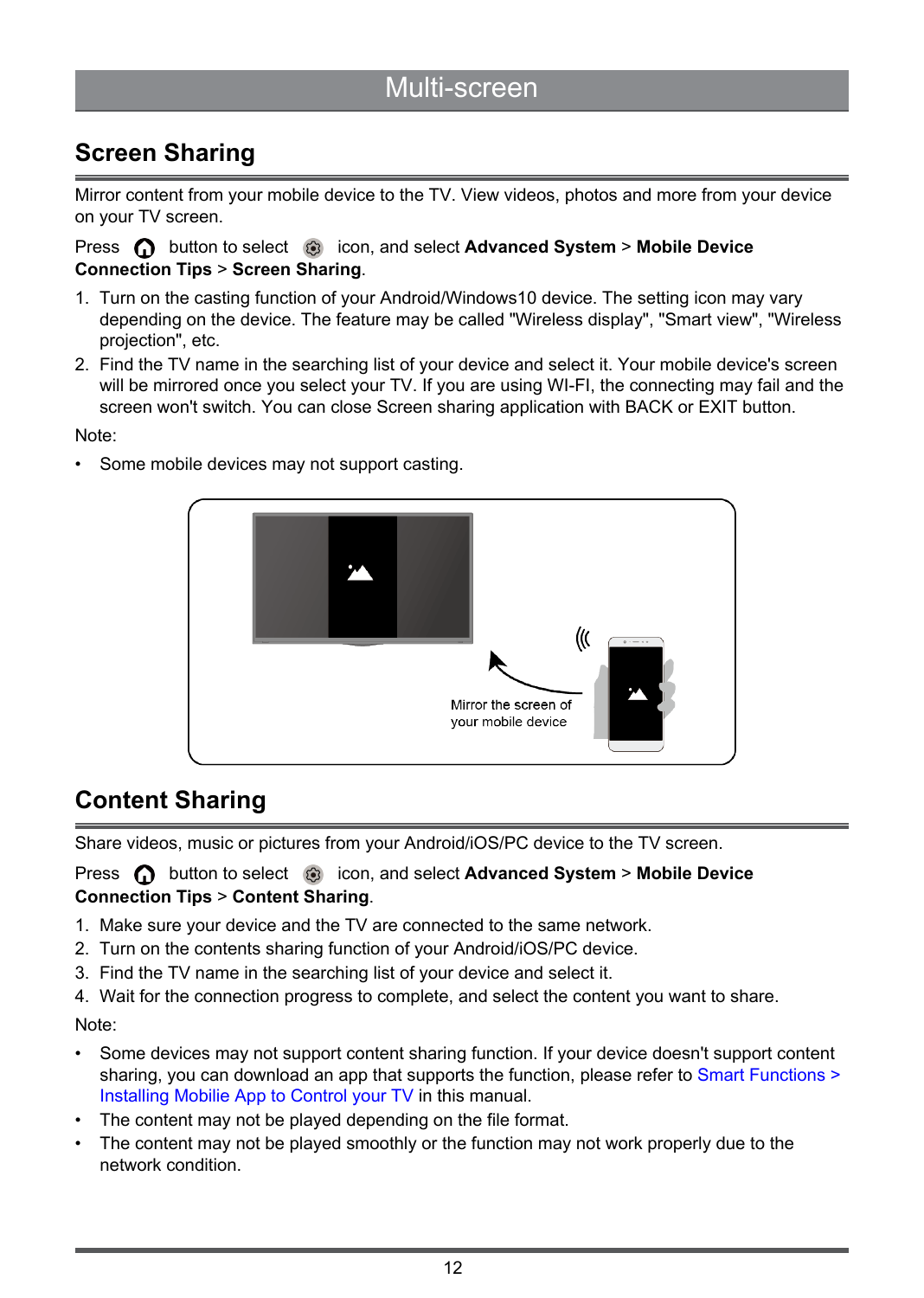### Multi-screen

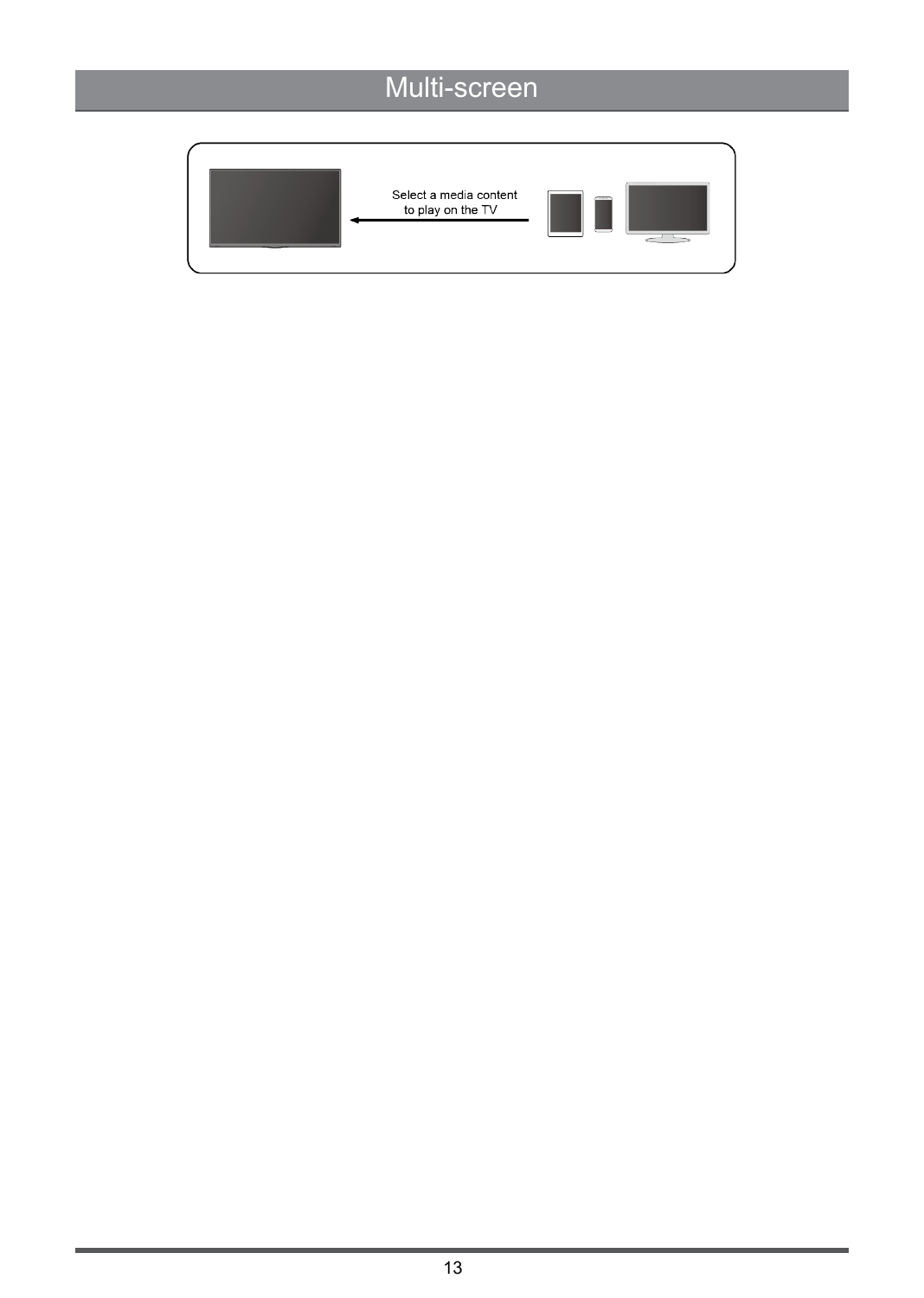### <span id="page-16-0"></span>**Getting Familiar with the Home Screen**

The simple design of the Home screen menu makes it easy to navigate. And you can easily add or delete applications in the Home screen according to your needs.

To access the Home screen, press  $\bigcirc$  button on your remote and use the D-pad to make your selection.

To exit the Home screen, press so button on your remote or use the D-pad to move the cursor to  $\Box$  Inputs icon on the top of the screen, press  $\Box$  button to enter, and select your desired input source.

### **Indicators and icons on the top of the Home screen**

• **Google Assistant**

You can search movies, TV, and more by speaking.

• **Google Search**

You can search movies, TV, and more by typing.

• **Notifications**

Notifications can come from the system, an external device, an application, the media player, etc.

• **Inputs**

Select the input source depending on the device you have connected to your TV.

• **Network & Internet**

You can set up the Network & Internet.

• **Settings**

Settings lets you configure the TV, set app options, add accounts, and change other preferences.

• **Time**

You can always view the current time on the Home screen.

#### **Names of sections that appear on the Home screen**

The Home screen displays the following sections:

• **Apps**

This is the a location where you have the access to all apps on your TV. You can enjoy a wide range of services including video streaming.

• **Play Next**

You can select types of content for Play Next.

You can also manually add a program to play next by long-pressing on a program in the Home screen.

• **Recommended content**

Here will display the premium content on the screen, and you can quickly enter these contents that you want.

#### **Managing apps on the apps row**

On the apps row, select an app you want to open, remove or move, and long press  $\bullet$  button to manage.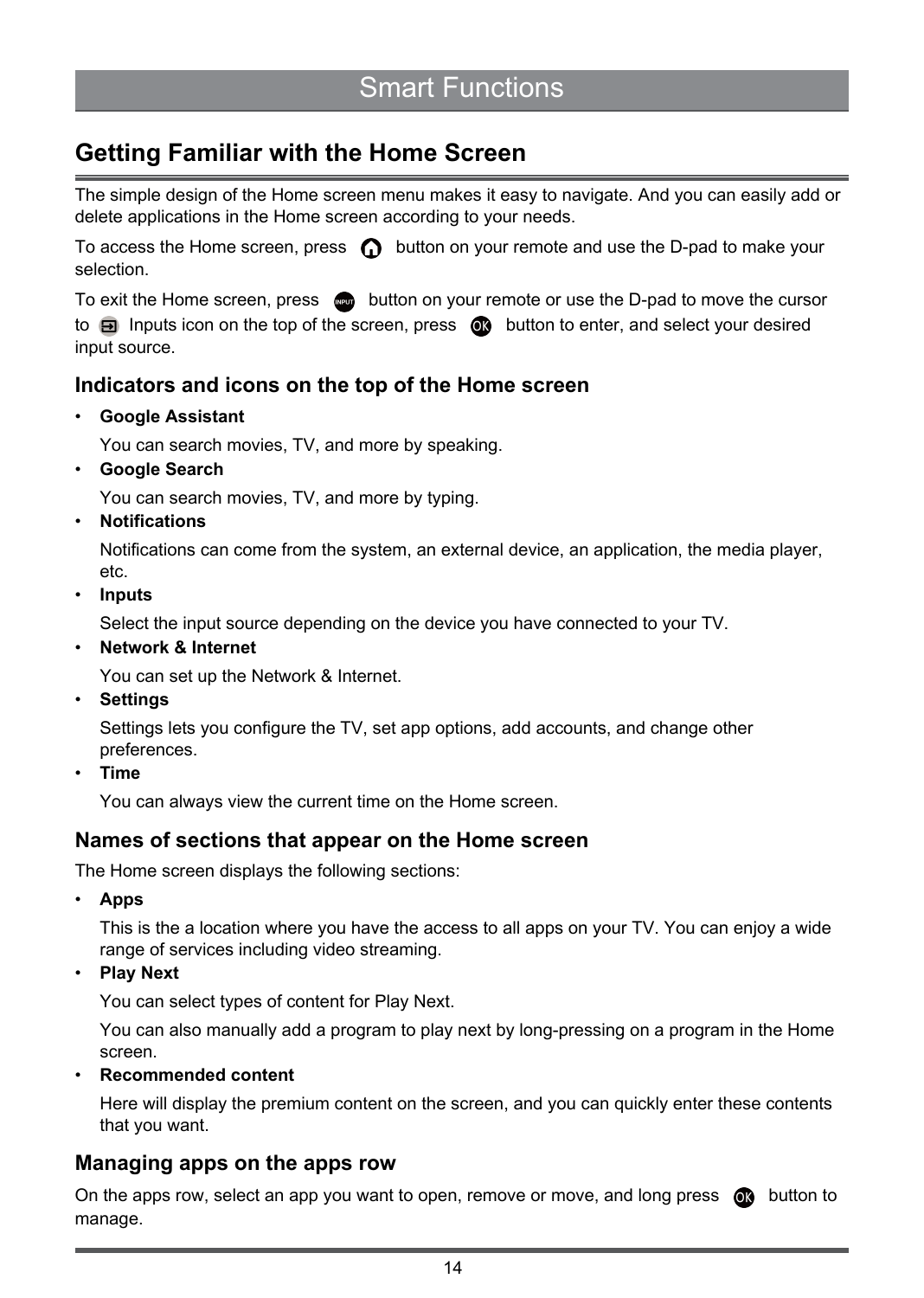### Smart Functions

If your favorite app is not on your Home screen, select your favorite app and long press  $\bullet$ button, and then select **Add to favorites**.

### <span id="page-17-0"></span>**Using Voice Control**

Voice Control may not be applicable in some models/countries/regions.

#### **Google Assistant**

Setup Google Assistant, and enjoy Google Assistant service. You can ask for information, search for your favorite movies, control your TV and more, just by asking Google Assistant.

Before setting up Google Assistant, connect your TV to the network.

#### **Sign in Google Assistant on TV**

- 1. Go to > **Settings** > **Device Preferences** > **Google Assistant**. Turn on Google Assistant.
- 2. Go to  $\bigcirc$  >  $\bigcirc$  **Settings** > Accounts & Sign In.
- 3. Sign in to get new apps, recommendations, movies, and more from Google. You can use your phone or computer, or use your remote to sign in. Also you can select Google Assistnat in the Guide when you turn on the TV for the first time.

#### <span id="page-17-1"></span>**How to start Google Assistant**

You can choose one way to start Google Assistant.

- **Press fouton to select <b>Settings** > Device Preferences > Google Assistant.
- **Press C** button to select *i i l b* icon on the top of Home screen to **Google Assistant**.
- Press  $\bullet$  button on your remote.

Note:

- The Google Assistant function may not be applicable in some models/countries/regions.
- The setup steps above may vary depending on actual products.

### **Hands-free Voice Control**

Google Assistant can answer your questions or help you change TV configuration.

Before using this function, connect the TV to the Internet and sign in your Google account, by pressing  $\Omega$  button, selecting  $\otimes$  icon and selecting **Accounts & Sign In**.

#### **How to set up Hands-free Voice Control**

- 1. Switch the control button on the bottom of the TV to  $\mathbb O$  to turn on Google Assistant.
- 2. Start a conversation by saying "Hey Google", and the dialog bar appears at the bottom of the TV screen. At the same time, indicator lights illuminate.
- 3. Continue speaking, such as "What's the weather" or "volume up".

#### **Screenless mode**

#### > **Settings** > **Advanced System** > **Screenless Mode**

Talk to Google Assistant even when the screen is off.

In Screenless Mode, Google Assistant is always available to help even when the screen is not on. Just say "Hey Google".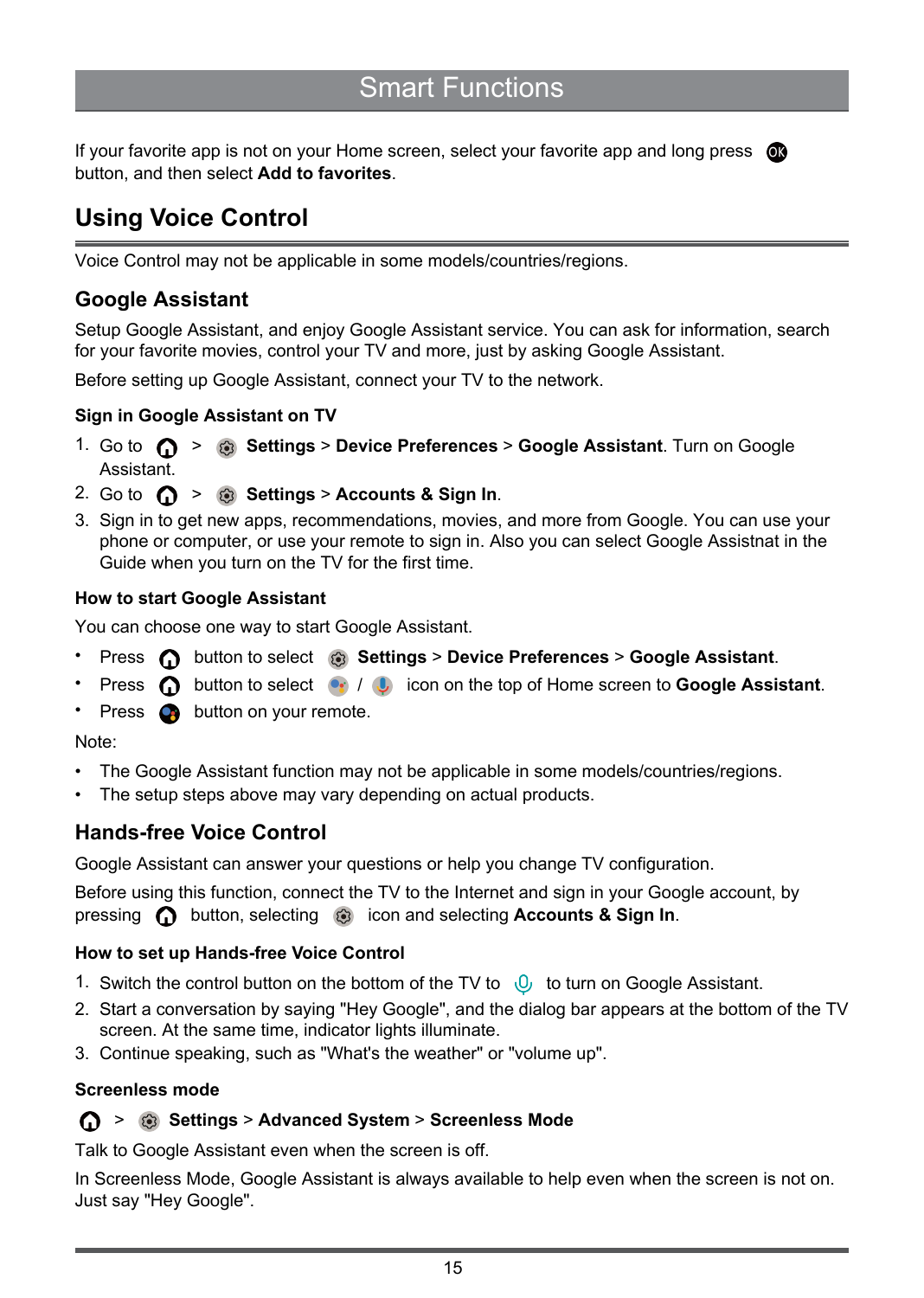This feature will affect standby power consumption. To turn it off, press  $\bigcap$  button to select  $\bigcirc$ icon, and select **Advanced System** > **Screenless Mode**.

Note:

• Google Assistant and some features are available on limited country/region/language.

#### **Alexa**

Set up to control your TV with any Alexa-enabled devices. Alexa can help you change the TV configuration. Using just your voice, you can change inputs, volume, channels, and more. Just ask Alexa.

#### <span id="page-18-0"></span>**What is required to control your TV with Amazon Alexa?**

- Android TV models that support the Alexa skill.
- Amazon Echo device or Alexa App.
- Amazon account for Alexa App or Echo device, if you don't have the account, please create one before the setup process.
- Hisense account to link your TV, you can create it before the setup process or in the period.
- Home network with Wi-Fi capabilities.

Note:

• For issues of accessing your Amazon account and using the Alexa app during setup, please visit amazon.com for help.

#### **How to set up Alexa**

- 1. Go to > **Settings** > **Advanced System** > **Amazon Alexa Service**.
- 2. Turn on Amazon Alexa Service.
- 3. Select **Amazon Alexa Service Setup** and **Set up now**.
- 4. Link the TV to Hisense account. Scan the QR code with your phone, or visit the website on your phone or computer, sign in your Hisense account, and enter the code showed on the TV. The webpage and code will be expired after 15 minutes.
- 5. Next, your TV screen shows a list of TV name. Select one from it or enter a custom name. Then, your TV will appear in the device name list on your phone or computer.
- 6. Download the Alexa app on your smart phone. Open the app and sign in with your Amazon account.
- 7. In the Alexa app, select Skills section, search and enable Hisense Smart TV skill. Follow the instructions to link your Amazon account by entering the same Hisense account that you've signed on your TV.
- 8. On your TV, select **Skill enabled** and **Done**.
- 9. Now, You can ask Alexa try some functions available for TV.

Note:

- Use external Alexa-enabled devices (e.g. Alexa App, Echo) to control your smart TV by using just your voice.
- After your Hisense account is created but you can't see the Link your TV step on your phone or computer, please sign out account and re-visit URL and sign in again.
- If you do not see "Amazon Alexa Service" in the System settings, then your TV does not support Alexa.
- The Alexa function may not be applicable in some models/countries/regions.
- The setup steps above may vary depending on actual products.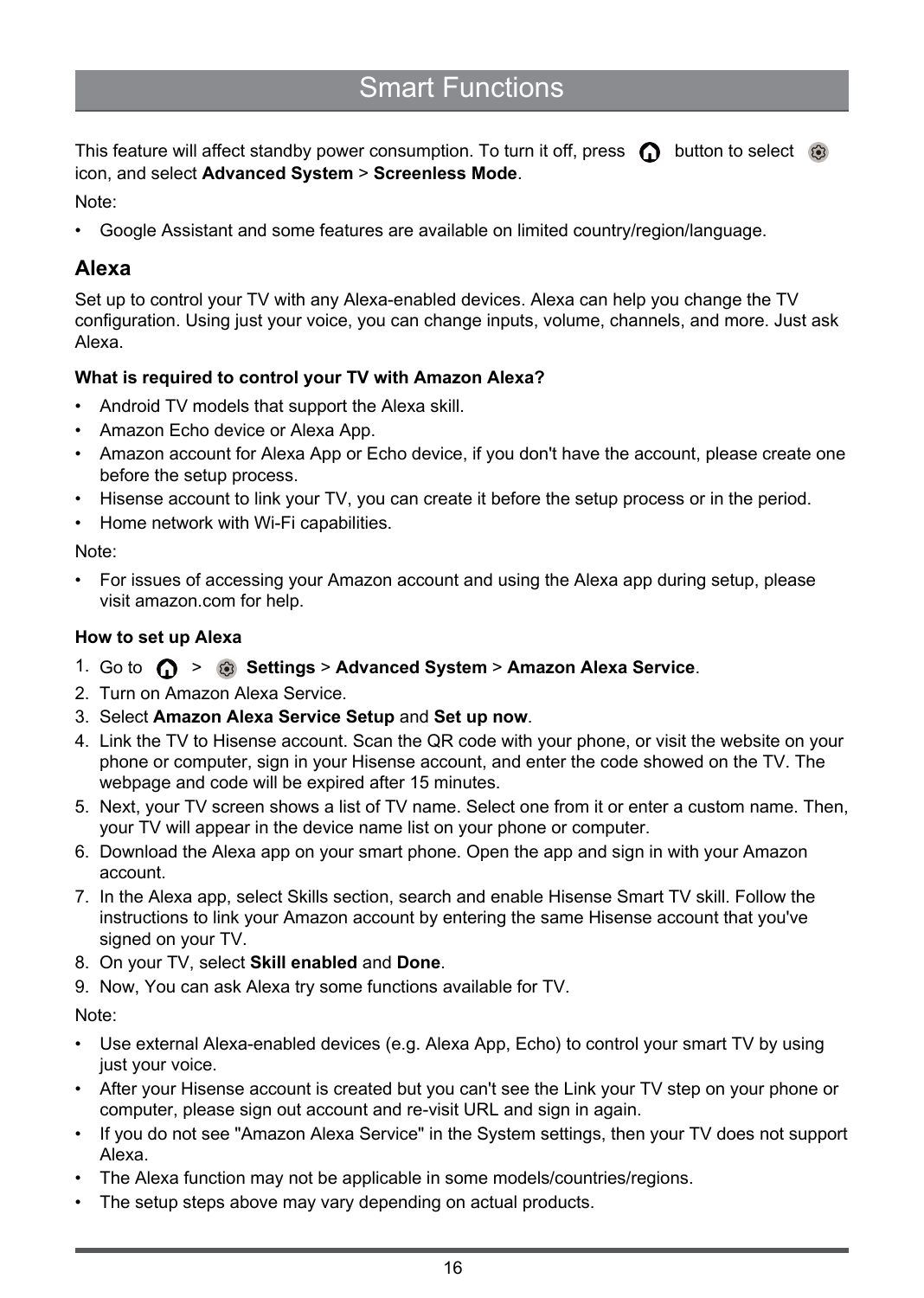### <span id="page-19-0"></span>**Media**

Media is a central location for you to view or listen to different types of content, such as photos, music and movies. You can view media content through the following methods:

- A USB thumb drive or hard drive.
- Compatible mobile phone, tablet or other personal devices: you can stream movies, music and photos that are stored on compatible personal device and play or view the content on your TV.

#### **Browsing content**

You have two ways to enter Media:

- Insert a USB device, a prompt message appears, choose whether to go to the media.
- When your USB device is connected to the TV that doesn't show Media page, press  $\bigcirc$ button to select **Apps** > **Media**.

To browse content based on the type that you wish to access:

- 1. Navigate to the appropriate menu tab on the screen and select All Media, Videos, Photos, Music.
- 2. Click on the name of the folder that contains your content.
- 3. Make your selection to play or view the content.

If you want to close out of the Media centre, then press  $\bigodot$  button on your remote.

#### **Media format list**

Due to differences in programming tools and other factors, some of the file formats that are listed may not be supported.

| <b>Container</b> | <b>Video Codec</b> | <b>File Extension Name</b> | <b>Resolution and Frame Rate</b> |                     |
|------------------|--------------------|----------------------------|----------------------------------|---------------------|
| <b>MPG</b>       | MPEG1/2            | .mpg .mpeg                 | 1920 x 1080 @ 60fps              |                     |
| MPEG program     | MPEG1/2            | .DAT, .VOB, .MPG, .MPEG    |                                  |                     |
| stream           | MPEG4              |                            |                                  |                     |
|                  | H.264              |                            | 3840 x 2160 @ 120fps             |                     |
| MPEG transport   | <b>HEVC/H.265</b>  | its, trp, tp               | 3840 x 2160 @ 120fps             |                     |
| stream           | MPEG4              |                            | 1920 x 1080 @ 60fps              |                     |
|                  | H.264              |                            | 3840 x 2160 @ 120fps             |                     |
|                  | VC <sub>1</sub>    |                            | 1920 x 1080 @ 60fps              |                     |
|                  | MPEG1/2            |                            | 1920 x 1080 @ 60fps              |                     |
| MP4              | VP8                | .mp4, .mov                 | 1920 x 1080 @ 60fps              |                     |
|                  | AV <sub>1</sub>    |                            | 3840 x 2160 @ 120fps             |                     |
|                  | <b>HEVC/H.265</b>  |                            |                                  |                     |
|                  | MPEG1/2            |                            |                                  | 1920 x 1080 @ 60fps |
|                  | MPEG4              |                            |                                  |                     |
|                  | H.263              |                            |                                  |                     |

#### **Video Format**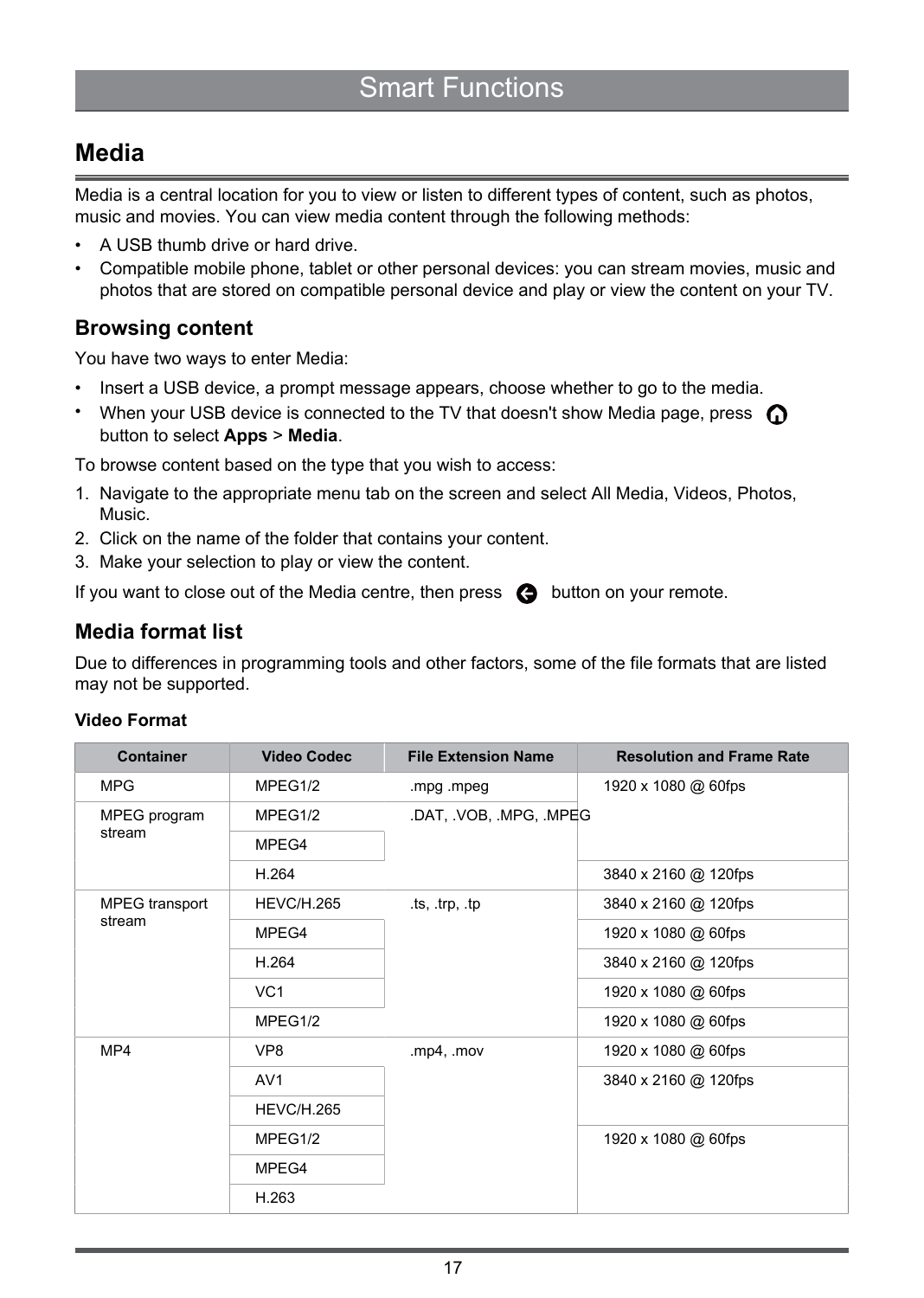## Smart Functions

| <b>Container</b> | <b>Video Codec</b> | <b>File Extension Name</b> | <b>Resolution and Frame Rate</b> |
|------------------|--------------------|----------------------------|----------------------------------|
|                  | H.264              |                            | 3840 x 2160 @ 120fps             |
|                  | WMV3               |                            | 1920 x 1080 @ 60fps              |
|                  | VC <sub>1</sub>    |                            |                                  |
|                  | Motion JPEG        |                            | 1920 x 1080 @ 30fps              |
| <b>MKV</b>       | VP <sub>9</sub>    | .mkv                       | 3840 x 2160 @ 120fps             |
|                  | <b>HEVC/H.265</b>  |                            |                                  |
|                  | MPEG1/2            |                            | 1920 x 1080 @ 60fps              |
|                  | MPEG4              |                            |                                  |
|                  | H.264              |                            | 3840 x 2160 @ 120fps             |
|                  | WMV3               |                            | 1920 x 1080 @ 60fps              |
|                  | VC <sub>1</sub>    |                            |                                  |
|                  | Motion JPEG        |                            | 1920 x 1080 @ 30fps              |
|                  | VP8                |                            | 1920 x 1080 @ 60fps              |
|                  | AV <sub>1</sub>    |                            | 3840 x 2160 @ 120fps             |
| AVI              | <b>HEVC/H.265</b>  | .avi                       | 3840 x 2160 @ 120fps             |
|                  | MPEG1/2            |                            | 1920 x 1080 @ 60fps              |
|                  | MPEG4              |                            |                                  |
|                  | Sorenson H.263     |                            |                                  |
|                  | H.263              |                            |                                  |
|                  | H.264              |                            | 3840 x 2160 @ 120fps             |
|                  | WMV3               |                            | 1920 x 1080 @ 60fps              |
|                  | VC <sub>1</sub>    |                            |                                  |
|                  | Motion JPEG        |                            | 1920 x 1080 @ 30fps              |
|                  | VP8                |                            | 1920 x 1080 @ 60fps              |
| <b>FLV</b>       | <b>HEVC/H.265</b>  | .flv                       | 3840 x 2160 @ 120fps             |
|                  | MPEG4              |                            | 1920 x 1080 @ 60fps              |
|                  | Sorenson H.263     |                            |                                  |
|                  | H.263              |                            |                                  |
|                  | H.264              |                            | 3840 x 2160 @ 120fps             |
|                  | Motion JPEG        |                            | 1920 x 1080 @ 30fps              |
|                  | VP8                |                            | 1920 x 1080 @ 60fps              |
| <b>WEBM</b>      | VP <sub>9</sub>    | .webm                      | 3840 x 2160 @ 120fps             |
|                  | VP8                |                            | 1920 x 1080 @ 60fps              |
|                  | AV <sub>1</sub>    |                            | 3840 x 2160 @ 120fps             |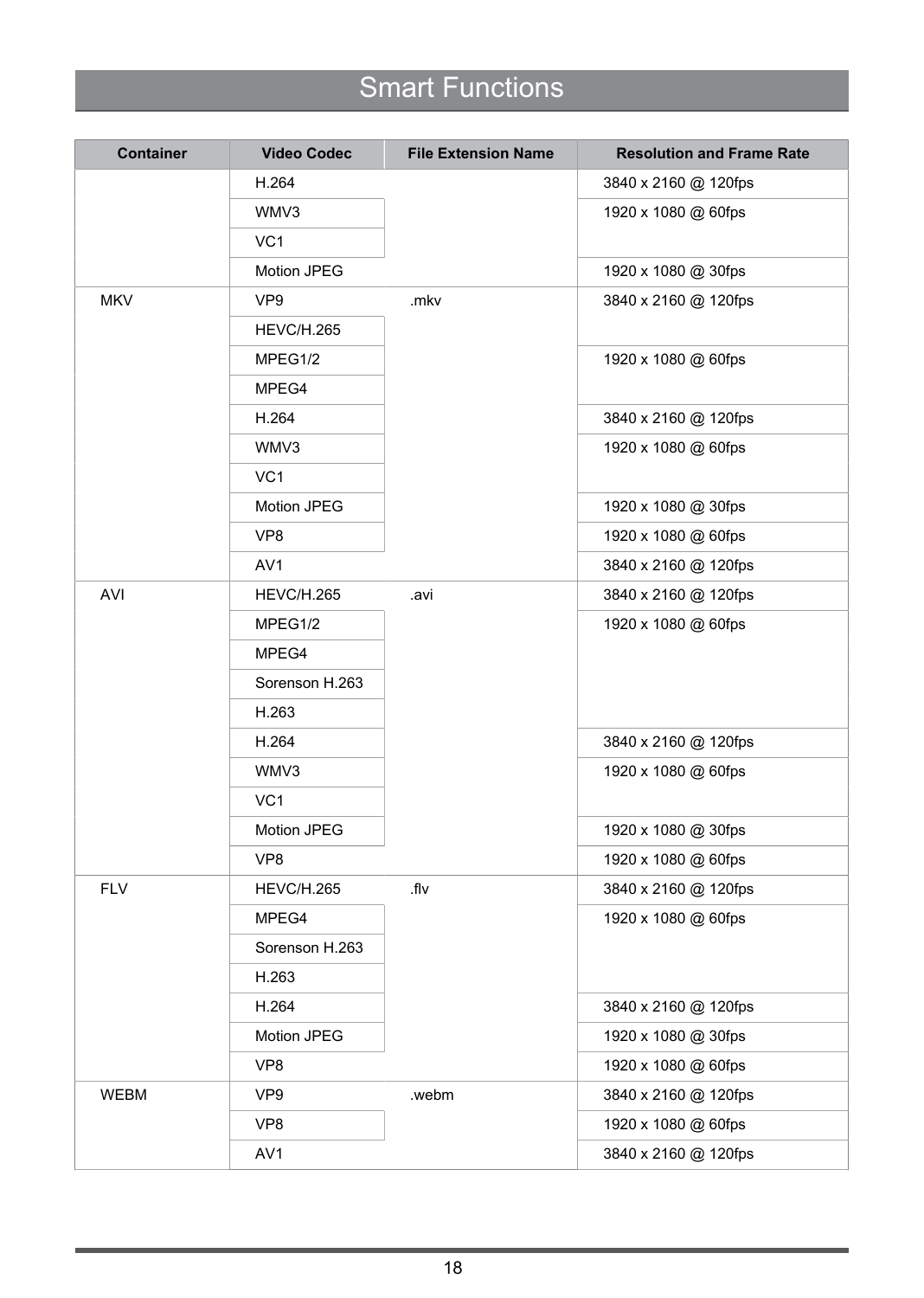## Smart Functions

#### **Audio Format**

| <b>Container</b> | <b>Audio Codec</b>            | <b>File Extension Name</b> |
|------------------|-------------------------------|----------------------------|
| <b>WAV</b>       | MPEG1/2<br>Layer1             | .wav                       |
|                  | MPEG1/2<br>Layer <sub>2</sub> |                            |
|                  | MPEG1/2/2.5<br>Layer3         |                            |
|                  | AAC-LC, HEAAC                 |                            |
|                  | DTS, DTS HD                   |                            |
|                  | <b>LPCM</b>                   |                            |
| MP3              | MPEG1/2<br>Layer1             | mp3                        |
|                  | MPEG1/2<br>Layer <sub>2</sub> |                            |
|                  | MPEG1/2/2.5<br>Layer3         |                            |
| AAC              | AAC-LC, HEAAC                 | .aac                       |
| <b>WMA</b>       | WMA7, WMA8, WMA9              | .wma, .wmv                 |
|                  | <b>WMA Pro</b>                |                            |
|                  | WMA9 Pro                      |                            |
| <b>FLAC</b>      | <b>FLAC</b>                   | .flac                      |

#### **Photo Format**

| Image       | <b>Photo</b> | <b>Resolution</b> |
|-------------|--------------|-------------------|
| <b>JPEG</b> | .jpg .jpeg   | 15360 x 8640      |
|             | Progressive  | 1024 x 768        |
| <b>PNG</b>  |              | 9600 x 6400       |
| <b>BMP</b>  |              | 9600 x 6400       |
| <b>GIF</b>  |              | 6400 x 4800       |
| WebP        |              | 3840 x 2160       |
| <b>HEIF</b> |              | 4000 x 3000       |

### <span id="page-21-0"></span>**Apps**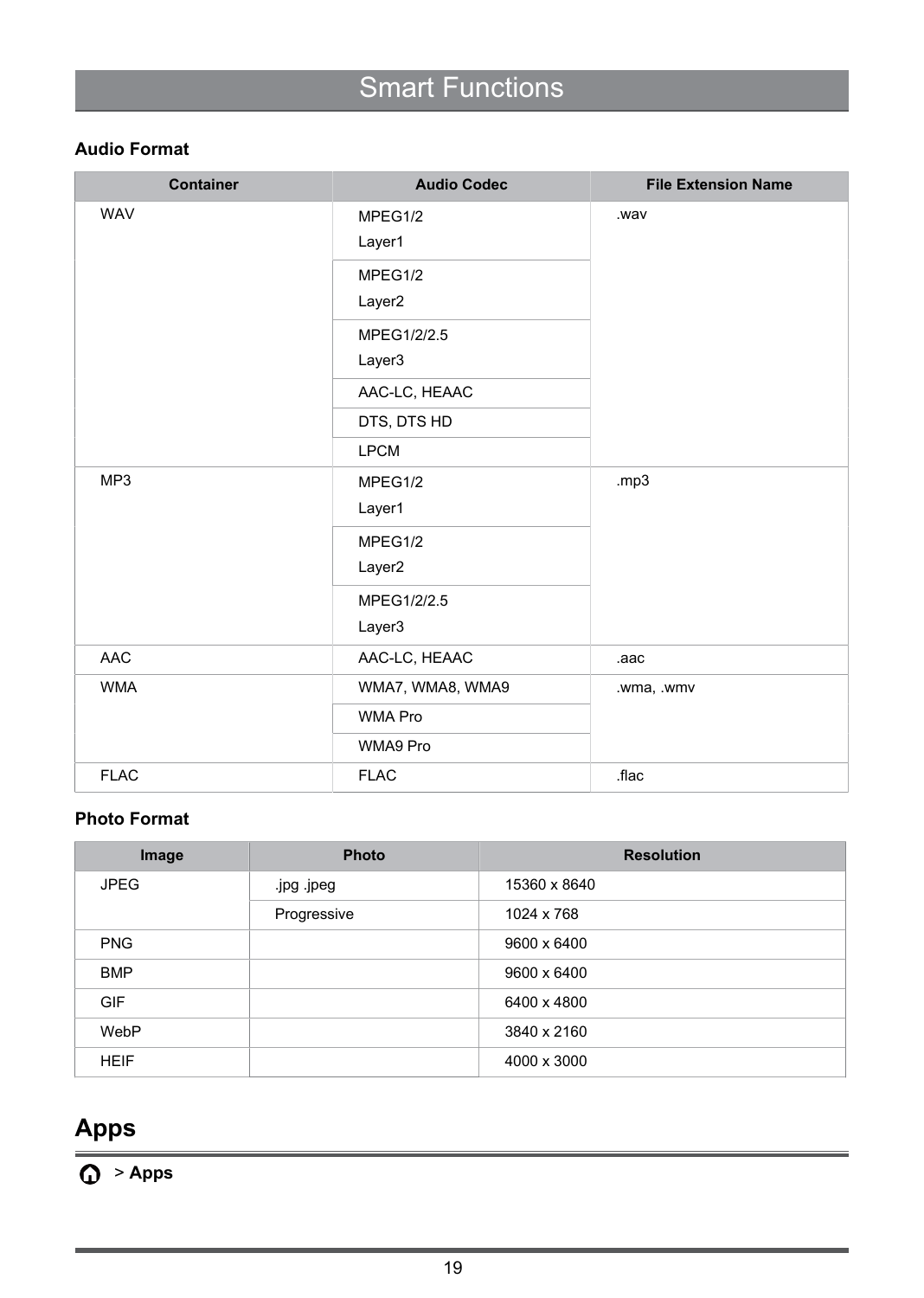### **Installing an app**

To install an app:

- 1.> **Apps** > **Get more apps**.
- 2. Use the D-pad on your remote to select the app that you want to install.
- 3. Select the **Install**. The selected app is installed on the TV.

Note:

- To use this function, your TV must be connected to the Internet.
- Adding apps is free, but it might cost you money when using some apps.

### **Removing an app**

You can only delete apps that you've installed to the TV. Factory-installed apps can not be deleted.

To delete an app:

- 1. From the Apps screen, use the D-pad on your remote to select the app that you want to remove. Long press **of** button.
- 2. Select **Uninstall**.
- 3. A dialog message displays that asks "do you want to uninstall this app". Confirm and the app will be removed from the Apps screen.

Note:

• If an app is deleted, the information related to that app is also removed.

### **Moving app icons around**

To move an app:

- 1. From the Apps screen, use the navigation buttons on your remote to select the app that you want to move. Long press  $\circled{m}$  button.
- 2. Select **Move**.
- 3. Use the navigation buttons on your remote to move the location of the app. Press  $\bigcirc$  button to confirm.

### <span id="page-22-0"></span>**Installing Mobile App to Control your TV**

**Press c** button to select  $\circledast$  icon, and select **Advanced System** > **Mobile App Installation** 

You can scan the Mobile App download QR code on screen to install the app on your smartphone to control your TV, such as turning the TV on or off, typing in with your mobile's keyboard, and sharing pictures or videos from your mobile to TV. This app is available on both Android and iOS.

### <span id="page-22-1"></span>**To connect your TV after installing the mobile app:**

- 1. Make sure your **mobile** phone and TV are connected in the same network environment.
- 2. To use this function, switch on **Content Sharing** at **Network & Internet** > **Content Sharing**.
- 3. Open the moblie app and select the TV device you want to connect.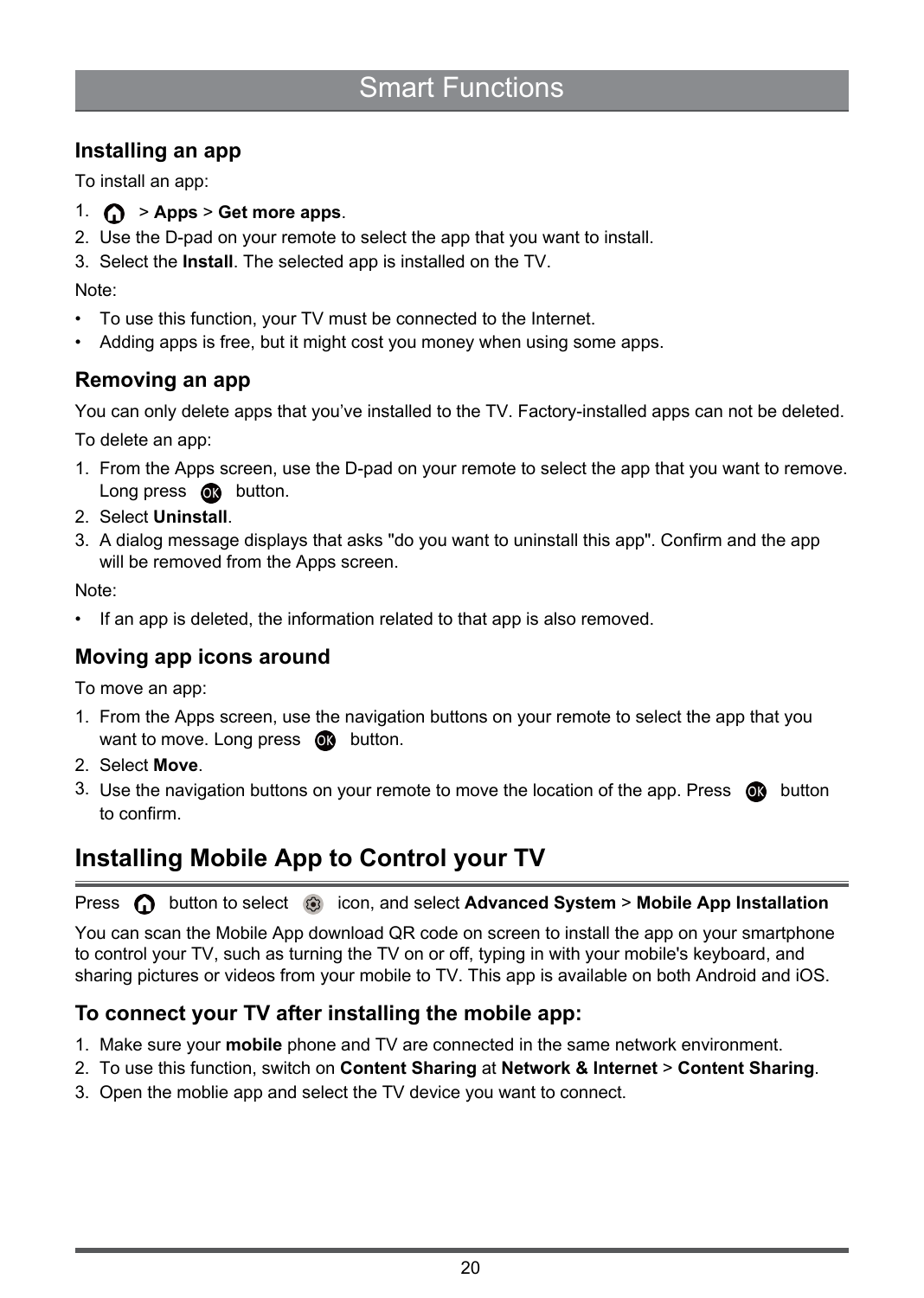### <span id="page-23-0"></span>**Adjusting the Picture Quality**

#### **Using the backlight function**

Press  $\bigcirc$  button to select  $\bigcirc$  icon, and select **Picture** > **Backlight**.

You can change the overall brightness of the screen.

• **Dynamic Backlight Control (or Local Dimming if support)**

Enable the TV to automatically adjust the backlight by sections according to the changes in the image and increase the contrast.

- **Backlight Level**
- Adjust the bright you want images to appear, lower settings create darker images.
- **Automatic Light Sensor**

Enable the TV to automatically adjust the picture settings according to the amount of ambient light in you room.

• **Light Sensor Shift**

Adjust the lower point of the dynamic backlight adjustment scope. This is a money-saving feature because it reduces power consumption.

Note:

• Some functions above may not be applicable in some models/countries/regions.

#### **Choosing a picture mode**

#### **Press Conductor to select in the icon, and select Picture > Picture Mode.**

You can select the picture mode that provides the best viewing experience.

#### **Low Blue Light**

Theater Day and Theater Night are designed to reduce the level of blue light to protect your eyes.

#### Go to > **Settings** > **Picture** > **Picture Mode**, and select **Theater Day**/**Theater Night**.

To reduce the eye strain and protect eyes when you watch TV for a period of time, you are suggested to:

- Take regular and frequent breaks to avoid watching TV for a long period of time. Long time of watching may cause you eye fatigue. It is not recommended to watch TV for more than one hour.
- Look away from the TV screen and look at distance objects during the breaks for at least 10 minutes for eye care.
- Relax yourself during a break by doing eye exercises or outdoor activities.
- The best recommended viewing distance is 3 times the vertical height of the TV screen.

Proper breaks and exercises are proved excellent help to relieve eye strain and fatigue. Note:

- This feature may not be applicable in some models/countries/regions. Low blue light certification may vary by model.
- Low Blue Light can only be supported when the Color Temperature is set to **Low**.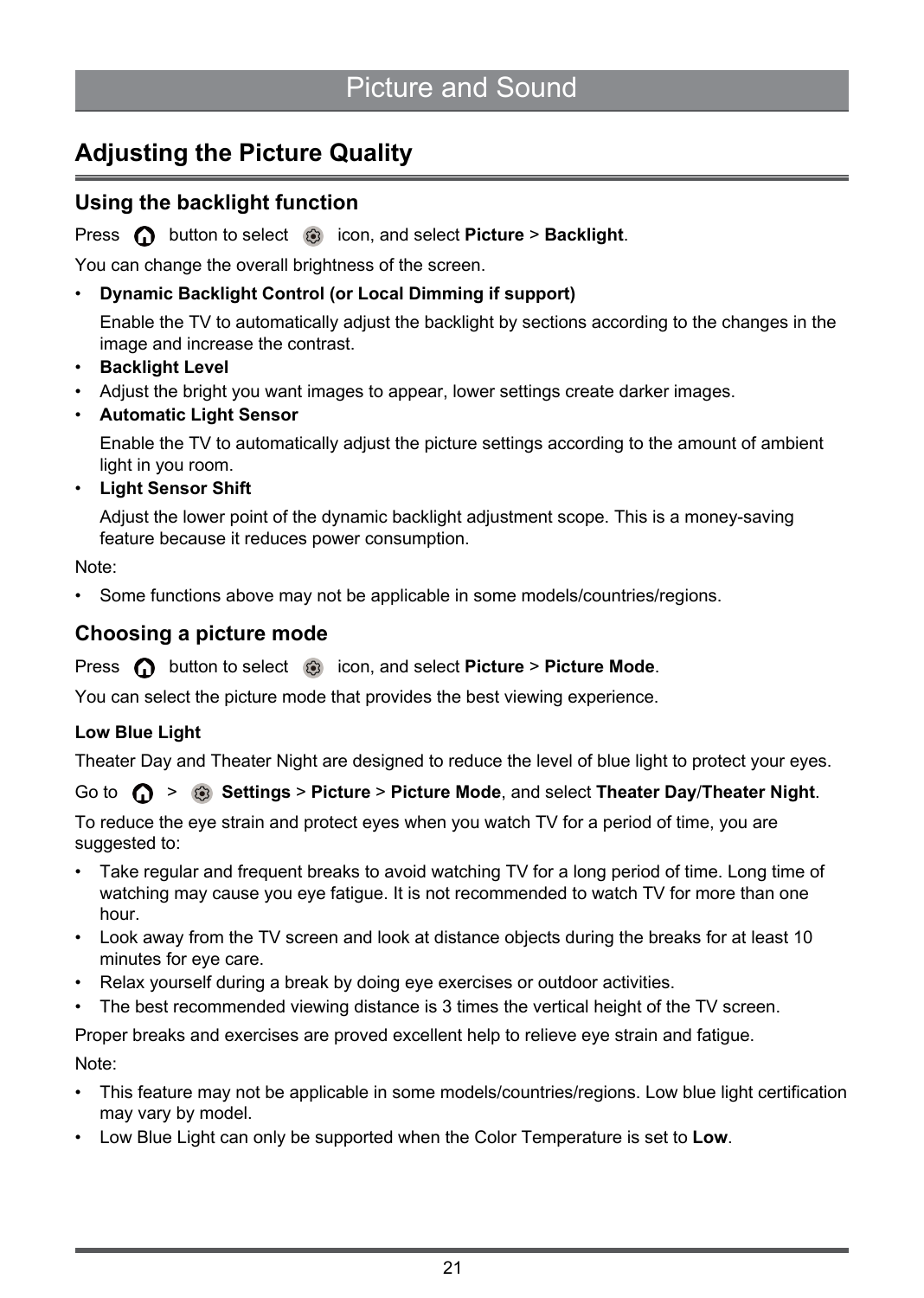### **Adjusting the picture quality for each picture mode**

**Press** button select  $\odot$  icon, and select **Picture** > **Contrast**, **Brightness**, **Color**, **Tint** or **Sharpness**.

Choose a picture mode and then adjust the settings.

• **Contrast**

Adjust the Contrast level to increase or decrease how bright images appear.

• **Brightness**

Adjust the Brightness level to generate lighter or darker images.

• **Color**

Adjust the color intensity of the picture for a more vibrant image.

• **Tint**

Adjust the colors from a green to magenta tint to view the natural skin tones of people on the screen.

• **Sharpness**

Adjust how sharp or soft edges of images appear.

### **Changing the picture size**

**Press**  $\bigcap$  button to select  $\bigcirc$  icon, and select **Picture** > **Picture Size** 

You can adjust the Aspect Ratio to stretch or zoom in on your picture. You can choose from the following settings: **Auto**, **Normal**, **Zoom**, **Wide**, **Direct**, **Dot-By-Dot**, **Panoramic** or **Cinema**.

### **Applying the current picture settings to other input sources**

**Press follow** button to select  $\otimes$  icon, and select **Picture** > **Apply Picture Settings.** 

Adjust current picture mode to apply to all sources (Including both external devices and OTT sources) or just current source.

#### **Enabling smart scene function**

**Press c** button to select  $\otimes$  icon, and select **Picture** > **Smart Scene**.

Set to On to enable your TV to recognize the scene in the content watching and enhance the picture quality on all input sources.

Note:

• Some specific application has explicit constraints that the content recognition is not allowed.

### **Configuring advanced picture settings**

**Press c** button to select **is i**con, and select **Picture** > **Advanced Settings**.

You can configure picture mode settings that provides the best viewing experience.

• **Overscan**

Change the video size settings to slightly crop the edges of the displayed image.

• **Color Temperature**

Adjust how warm (red) or cool (blue) the white areas of an image appears.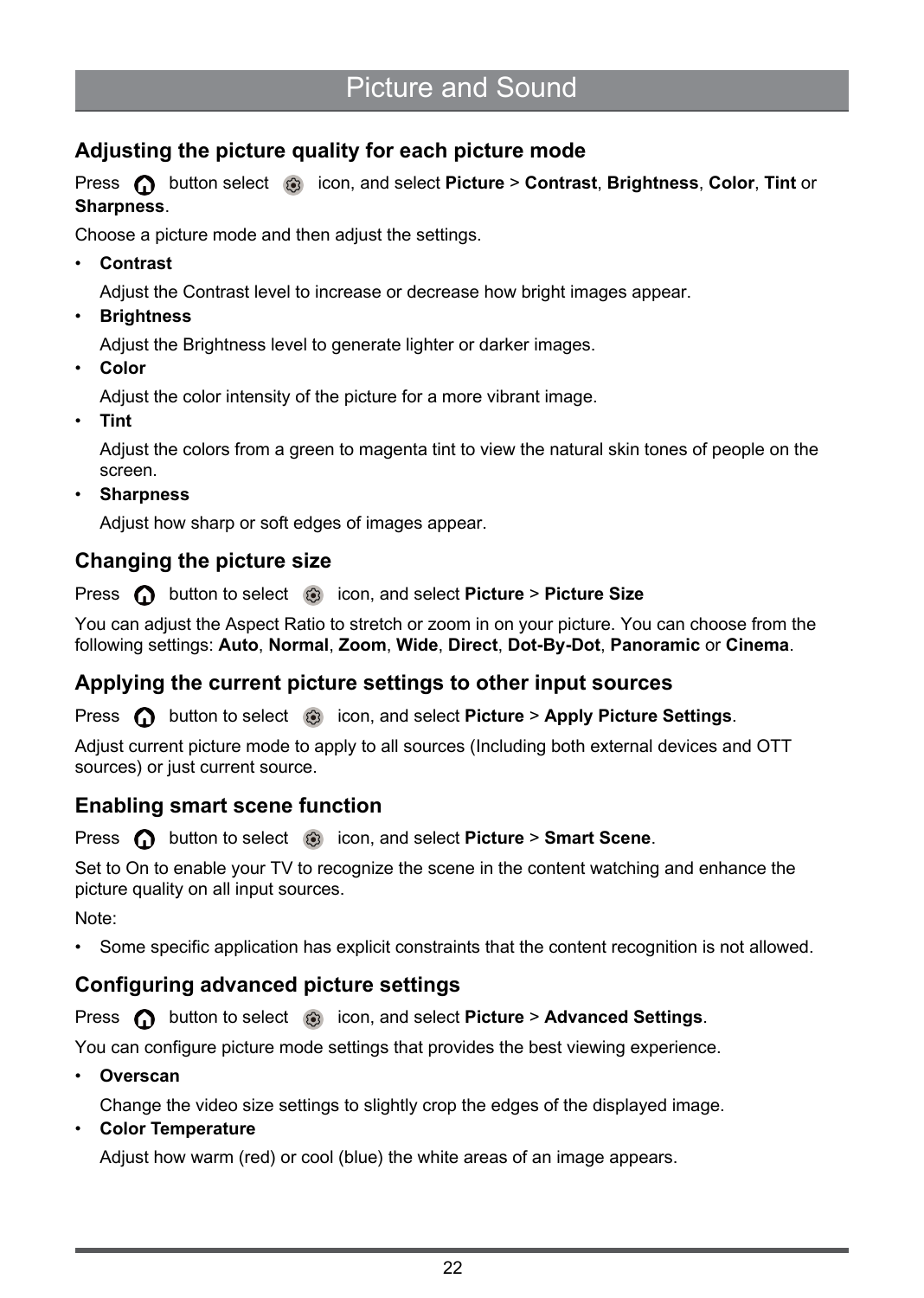#### • **Motion Enhancement**

Reduce seeing afterimages that are left on the screen when viewing fast-moving objects.

If you select **Custom**, you can configure **Blur Reduction** and **Judder Reduction** manually.

#### • **Motion Clearness**

Improve how clear the picture appears when viewing.

• **Noise Reduction**

Improve how clear the picture appears by reducing noise.

• **Digital Noise Reduction**

Improve picture clarity by reducing video noise.

• **HDMI Dynamic Range**

Adjust the HDMI signal range to be more suitable for the content. (HDMI mode only)

• **Active Contrast**

Automatically darken dark areas and lighten light areas of images to see more details.

• **FILMMAKER MODE Auto Detection**

A picture quality mode, which can automatically switch according to the film source if you turn on.

• **Enhanced Viewing Angle**

Set to On to optimize your viewing angle, and you will enjoy a better watching experience.

• **Color Space**

Change the range of colors the TV displays.

Note:

• Some functions above may not be applicable in some models/countries/regions.

### **Configuring calibration settings**

**Press f** button to select  $\odot$  icon, and select **Picture** > **Calibration settings**.

Adjust the color space and Gamma to best suit the content you're viewing.

• **Color Tuner**

Adjust the Color, Hue, Saturation and Brightness of color settings.

• **White Balance**

Adjust the intensity of red, green and blue lights to view the true colors of all images in the picture.

• **Gamma**

Adjust the Gamma to alter how the TV will respond to the grayscale content. In a dark room choose a Higher number like 2.2. In a brighter area select a Lower number like 2.0. In general, 2.4 is normally recommended.

• **Gamma Calibration**

Adjust selected Gamma curve.

• **RGB Only**

View images based on default settings or choose the color red, blue or green.

Note:

• Some functions above may not be applicable in some models/countries/regions.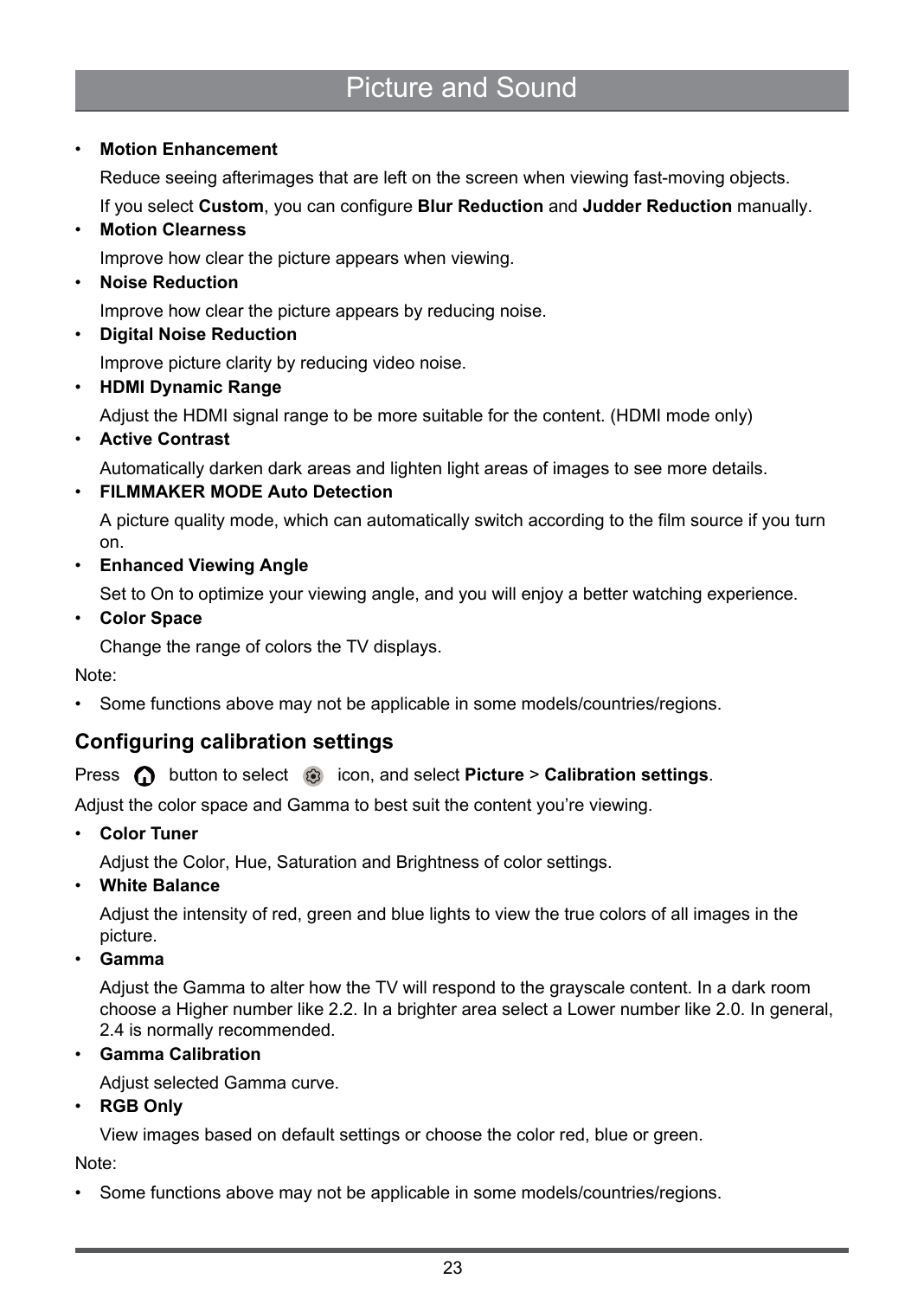### **Resetting the picture settings**

**Press c** button to select  $\odot$  icon, and select **Picture** > **Reset**.

Reset current picture settings back to the factory setting.

### <span id="page-26-0"></span>**Game Mode Settings**

#### **Enabling game mode**

**Press c** button to select **c** icon, and select **Picture** > **Picture Mode**.

You can select the **Game** mode to optimize the TV's settings for you to enjoy a comfortable gaming experience with PC or game console connected to the TV.

In the Game Mode:

- Reducing input lag to make sure every press or click matches what's happening on the screen;
- Improving responsiveness to produce very little motion blur;
- Processing YUV 4:4:4 format signals precisely to present accurate image colors.

Note:

• This function may not be applicable in some input sources.

#### **Enabling instant game response**

Press **C** button to select  $\odot$  icon, and select **Picture** > **Advanced Settings** > Instant Game **Response**.

You can enjoy a smooth viewing experience with external device connected to the TV when **Instant Game Response** is turned on.

Note:

• When Game mode is selected, Instant Game Response will not be switched off automatically.

### **Enabling FreeSync**

**Press c** button to select  $\otimes$  icon, and select **Picture** > **Advanced Settings** > **FreeSync**.

You can enjoy a smooth viewing experience with external device connected to the TV when **FreeSync** is turned on.

Note:

• Some functions above may not be applicable in some models/countries/regions.

### <span id="page-26-1"></span>**Adjusting the Sound Quality**

#### **Enabling system sounds**

**Press n** button to select **is i**con, and select **Sound** > **System Sounds**.

Set to On to open the default system sound.

#### **Choosing a sound mode**

**Press f** button to select  $\odot$  icon, and select **Sound** > **Sound Mode**.

You can select a preset sound mode suitable for the content type or the listening environment.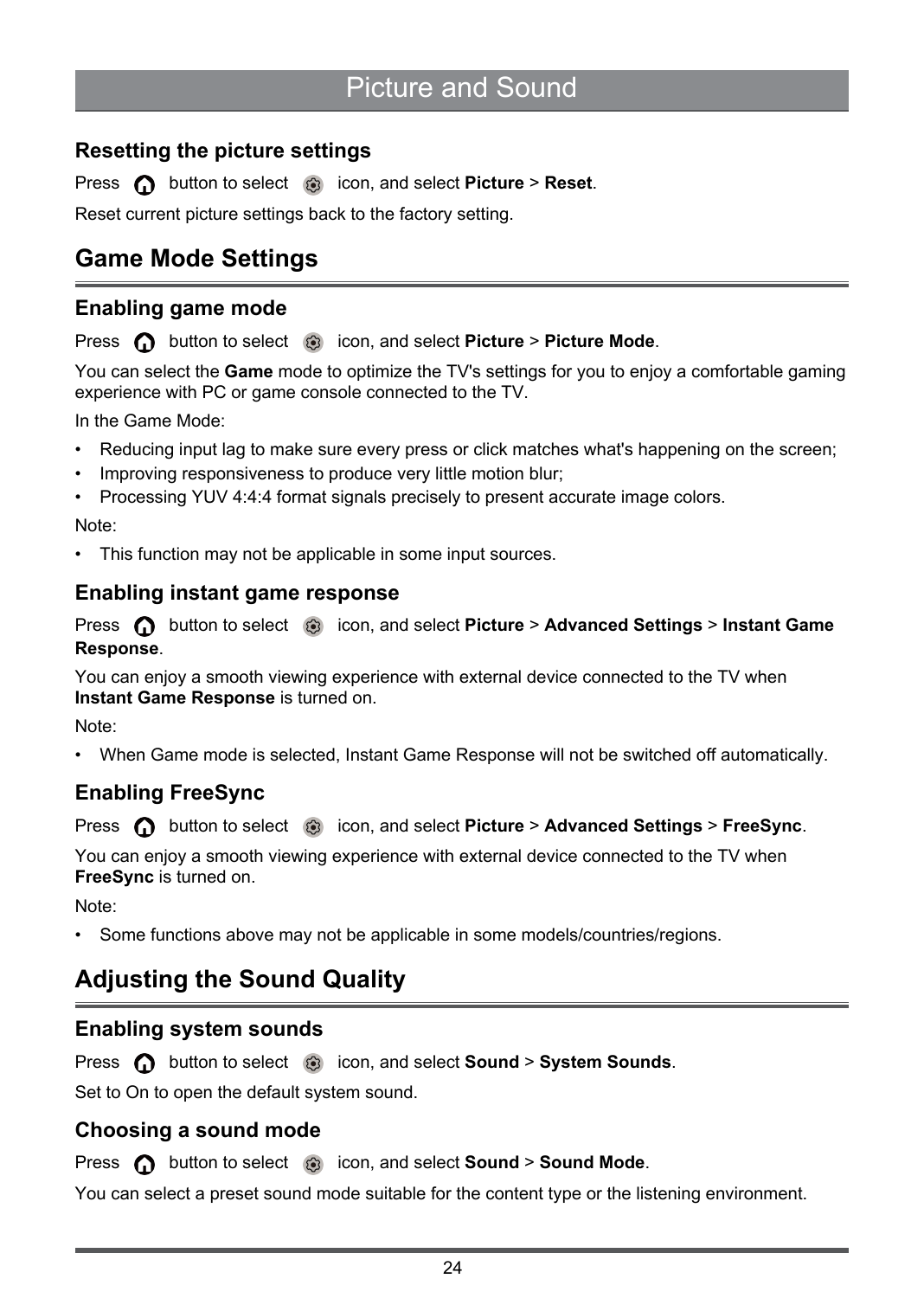### **Selecting speakers**

**Press f** button to select **is i**con, and select **Sound** > **Audio Output**.

Select the speakers that you want to have audio output.

#### **Configuring WiSA Speaker**

Press button to select icon, and select **Sound** > **WiSA Speaker**.

Wireless audio transmission can be available with Dongle provided by WiSA Ready and sound system certified by WiSA Ready.

#### **Enabling eARC**

**Press**  $\bigcirc$  button to select  $\bigcirc$  icon, and select **Sound** > **eARC**.

Connect an audio device that supports eARC via HDMI-eARC, and set eARC to On to enjoy premium sound quality.

#### **Enabling TV speaker**

Press **c** button to select **c** icon, and select **Sound** > **TV Speaker**.

Turn on or off the TV speaker.

If ARC or Bluetooth is selected in Audio Output, configuration here is unavailable.

#### **Enabling TruBass HDX**

**Press**  $\bigcap$  button to select  $\bigcirc$  icon, and select **Sound** > **TruBass HDX**.

Optimizes overall sound quality by increasing bass, making dialog clear and natural, and widening the sound field.

#### **Enabling TruSurround: X**

**Press**  $\bigcap$  button to select  $\bigcirc$  icon, and select **Sound** > **TruSurround: X**.

Provides surround sound experience with psycho-acoustic processing to place sounds beside, behind, and above the viewer. For best results use with Surround Sound.

#### **Enabling Dialog Clarity**

**Press follow** button to select **is i**con, and select **Sound** > **Dialog Clarity**.

Improve dialogue clarity.

#### **Enabling TruVolume HD**

**Press**  $\bigcirc$  button to select  $\bigcirc$  icon, and select **Sound** > **TruVolume HD**.

Maintains consistent loudness levels from wide dynamic range programs, loud commercials, and channel or input changes.

#### **Enabling Dolby Atmos**

**Press**  $\bigcap$  **button to select**  $\bigcirc$  **icon, and select <b>Sound** > **Dolby Atmos**.

Set Dolby Atmos to On to enhance the richness of sound, and you can enjoy an immersive listening experience.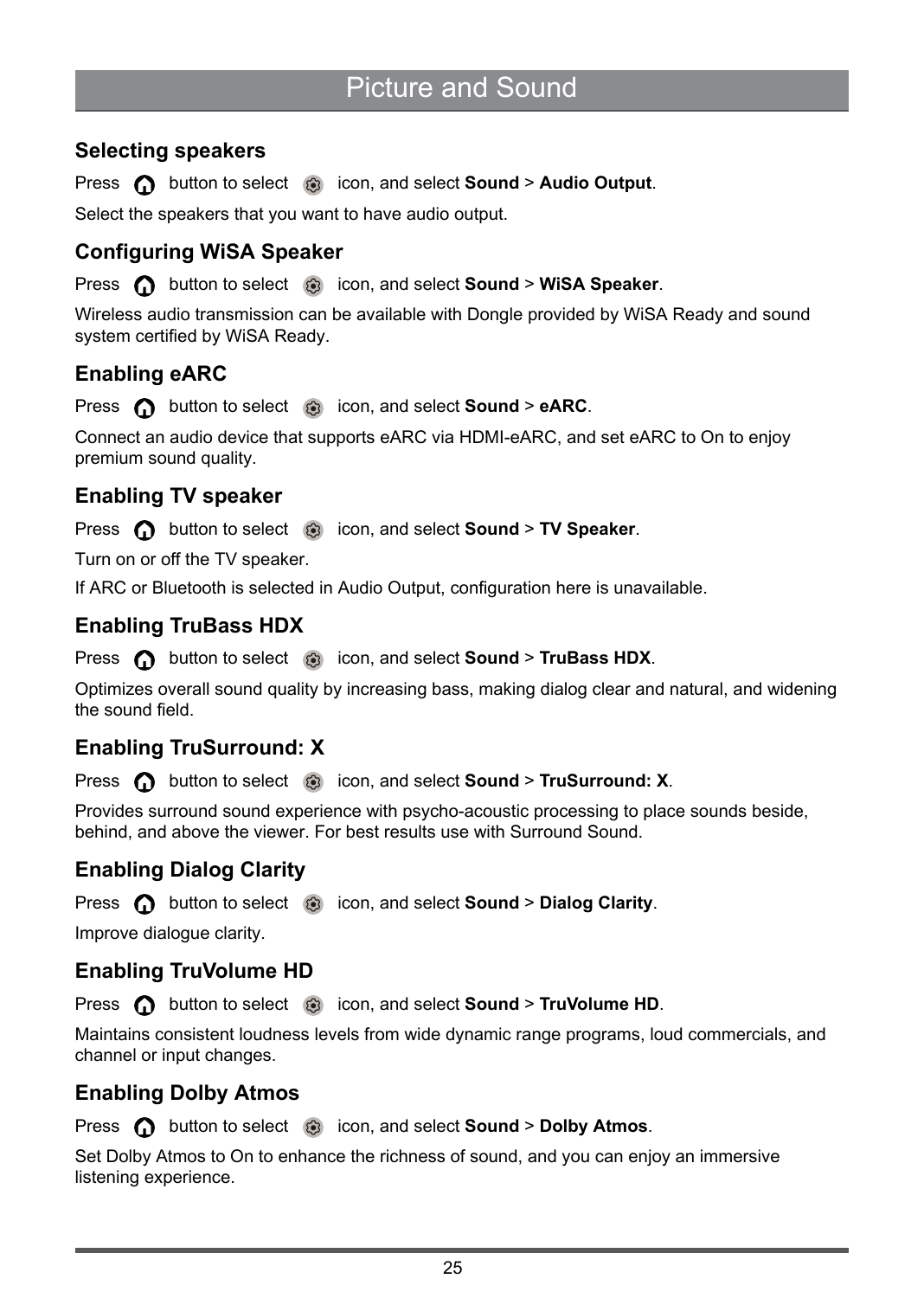### **Enabling Wall Mount Setup**

**Press n** button to select **is i** icon, and select **Sound** > **Wall Mount Setup**.

Automatically optimize the sound based on the position of the TV.

#### **Configuring advanced sound settings**

Press **c** button to select  $\odot$  icon, and select **Sound** > **Advanced Settings**.

Tune the audio settings and quality of the TV.

• **Balance**

Adjust the left and right speaker strength to optimize audio for a specific location.

• **Volume Level**

Balance the sound volume of each source.

• **Auto Volume Control**

Activate to prevent the volume from changing when you switch TV channels.

• **Digital Audio Out**

Select the digital audio output format that best suits the audio device type.

Note:

- When using optical connection, PCM and Dolby Digital are suggested.
- If your external audio device does not support Dolby or DTS, PCM is suggested.
- **Digital Audio Delay**

Adjust the digital audio output delay time to sync sound from an external speaker with the images on the TV.

Note:

- Digital Audio Out and Digital Audio Delay functions are only applicable when Audio Output is set to ARC or when external audio players are connected via DIGITAL AUDIO OUT jack.
- **Lip Sync**

Synchronize the displayed image with the audio output.

• **Equalizer**

Boost the volume at different frequencies.

• **Preferred Audio Language**

Set the default audio output language for the type of digital broadcast content that you're viewing.

• **Headphone Mode**

Change the way audio is sent through the type of device that's connected to your TV Audio Out port.

Note:

- This function may not be applicable in some models/countries/regions.
- **Headphone Volume**

Independently adjust the volume of audio out devices.

Note:

• This function may not be applicable in some models/countries/regions.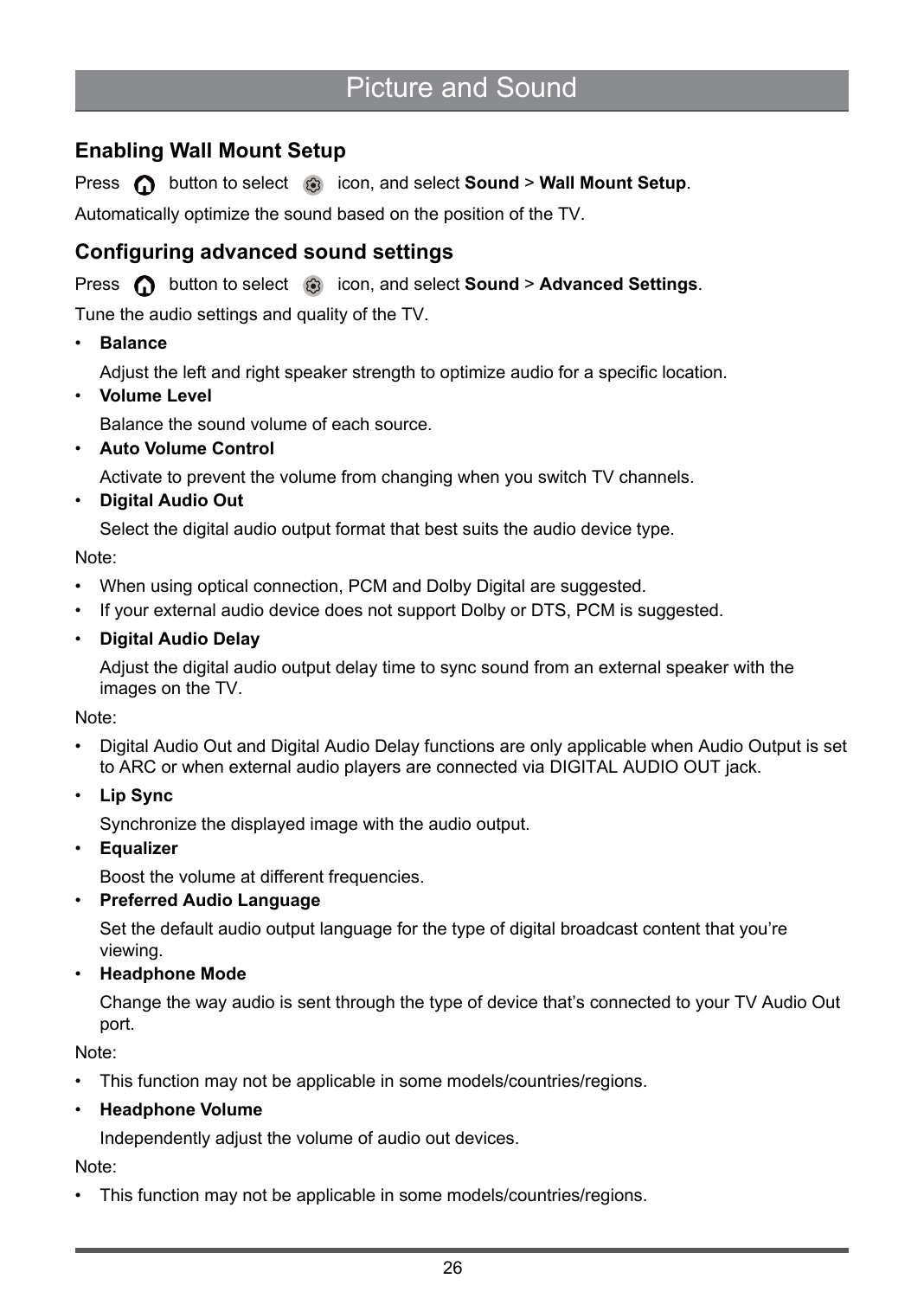### **Resetting the sound settings**

Press  $\bigcirc$  button to select  $\bigcirc$  icon, and select **Sound** > **Reset**.

Reset current audio settings to factory mode.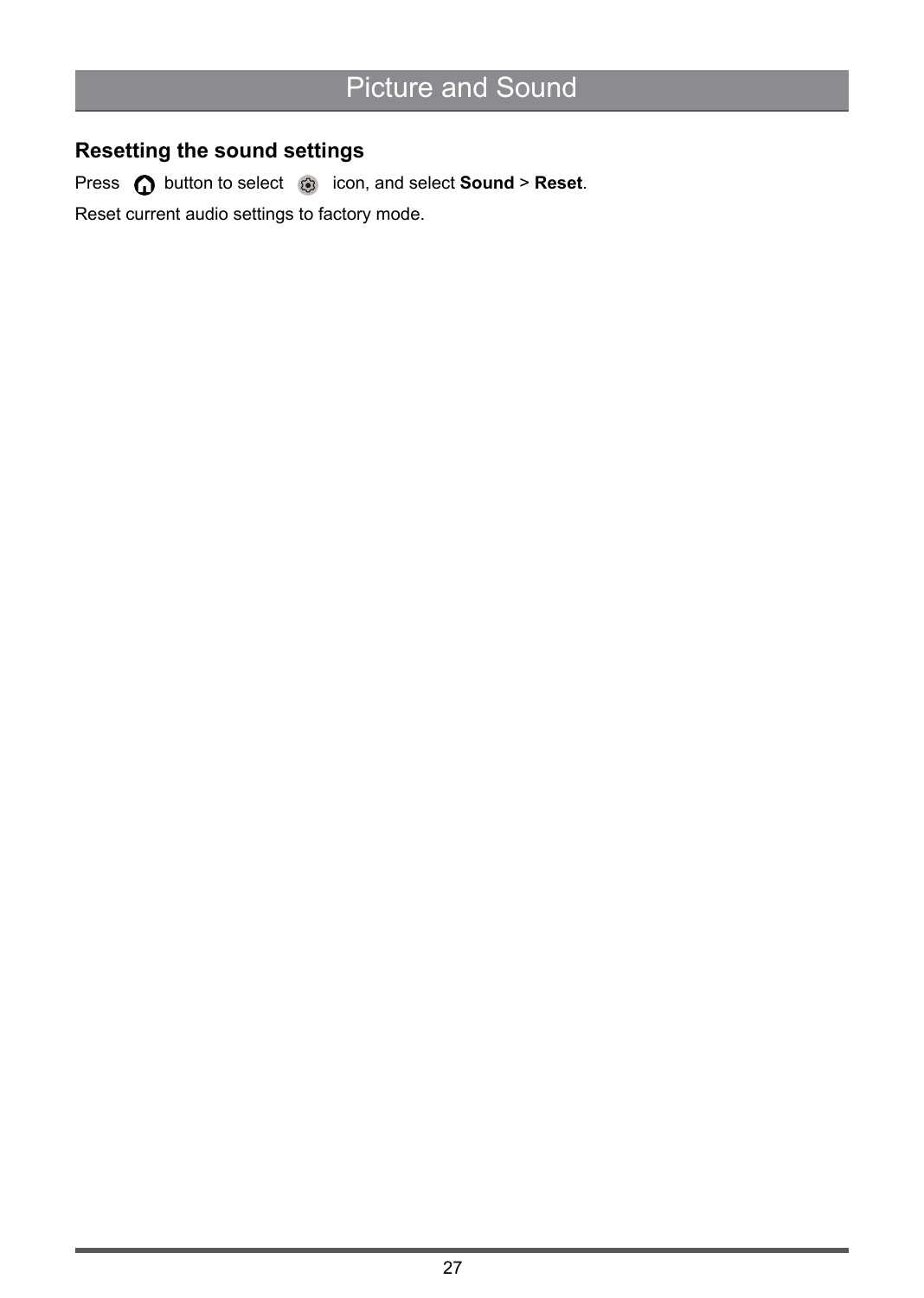### <span id="page-30-0"></span>**Accessibility**

**Press follow** button to select **o** icon, and select **Device Preferences** > **Accessibility**.

Accessibility function provides menu options and audio description to aid the visually or hearing impaired.

#### • **Captions**

Displays and sets the closed captions. You can set display options and select caption style.

- **Live TV Closed Captioning**
	- Displays and sets the TV closed captions.
	- Closed Caption
	- Analog Closed Caption
	- Digital Closed Caption
	- Digital Caption Style
- **High contrast text**

Improves contrast for visually impaired.

• **Video Description**

Enables broadcasted descriptive audio for visually impaired.

• **Video Description Volume**

Adjust the video description volume.

• **Text to speech**

Let you specify text-to-speech engine details and speech rate.

• **Accessibility shortcut**

When the shortcut is on, you can press both the back and down buttons for 3 seconds to start an accessibility feature.

• **Services**

This menu function contains some service applications, you can choose to open if you need it.

### <span id="page-30-1"></span>**Using Parental Control**

**Press f** button to select **is i**con, and select **Parental Control**.

The Parental Control setting allows you to block content that is not appropriate for children to watch.

• **Locks**

#### **Turning Parental Control On**

- 1. Turn on Locks to enable the Parental Control function.
- 2. Create PIN window displays. Using the D-pad on your remote, create the password.
- 3. You will see other Parental Control settings change from a greyed out state to highlighted. When this occurs, begin adding other settings to the **Scheduled Blocking**, **Channel Blocking**, **Program Blocking**, **Input Blocking**, **Change PIN** and **Reset** features.
- **Scheduled Blocking**

Block certain channels, programs and inputs during certain periods of time.

• **Channel Blocking**

Block selected channels.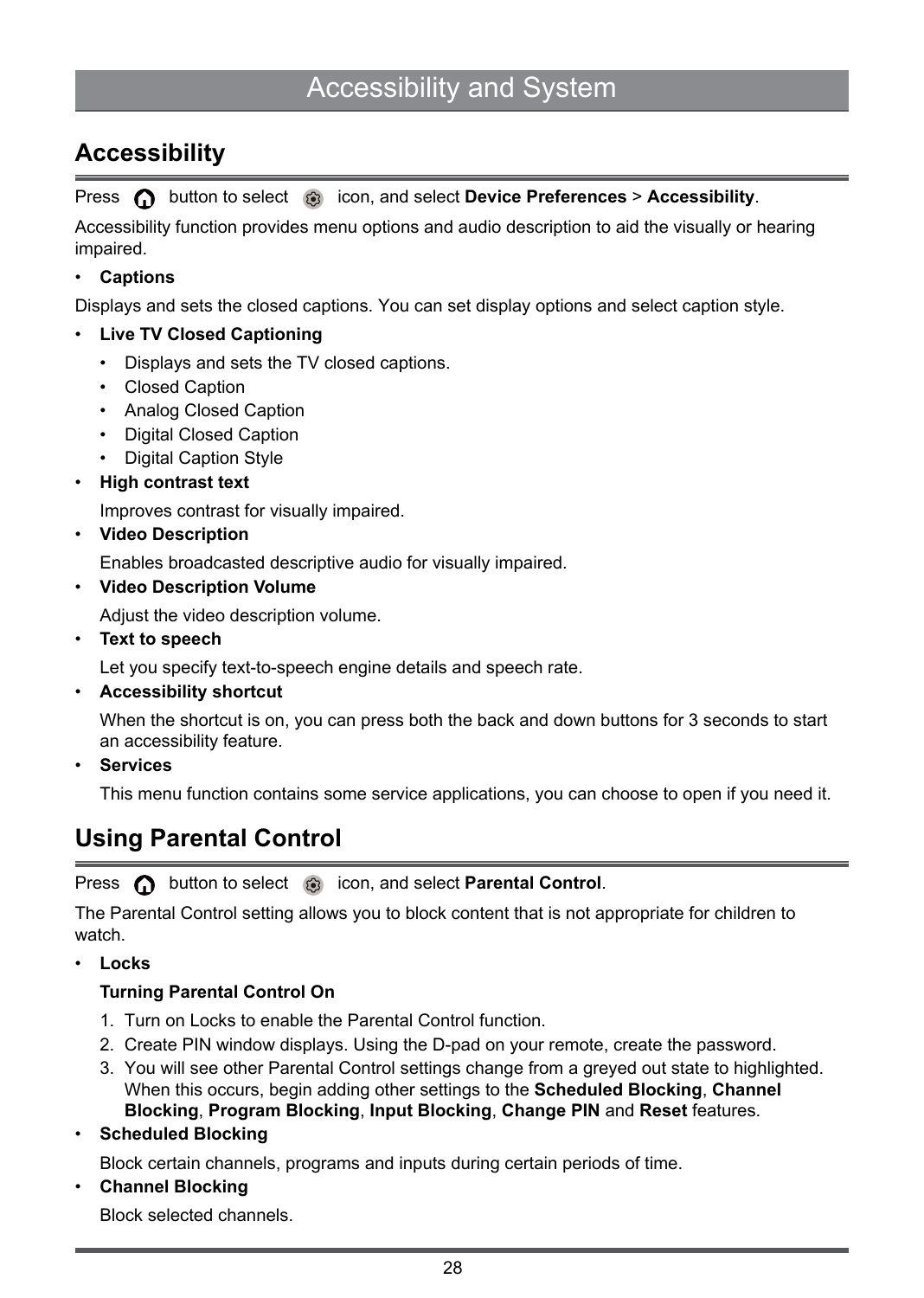### Accessibility and System

• **Program Blocking**

Block programs by ratings.

• **Input Blocking**

Block selected inputs.

• **Change PIN**

Change the PIN that you use to access Parental Control.

Note:

If you forget your password, call the Consumer Electronics Care Centre.

• **Reset**

Reset Parental Control back to the factory setting.

### <span id="page-31-0"></span>**Configuring Device Preferences Settings**

Press  $\bigcirc$  button to select  $\bigcirc$  icon, and select **Device Preferences**.

### **Date & time**

• **Automatic date & time**

Set to On to use network-provided time.

You can also set the current time manually when Off is selected.

When Off is selected, the TV Network may not be working properly.

• **Set date**

Set the date.

• **Set time**

Set the time.

• **Set time zone**

Select your time zone.

• **Use 24-hour format**

Set the time to display in a 12 or 24-hour format.

#### **Language**

Adjust the default Language settings for the TV.

### **Keyboard**

Adjust the default settings for the keyboard.

#### **Storage**

View the TV storage.

#### **Home screen**

• **Customize channels**

Add or delete the app channel row from the Home screen.

• **Enable video previews**

Enable or disable the video previews.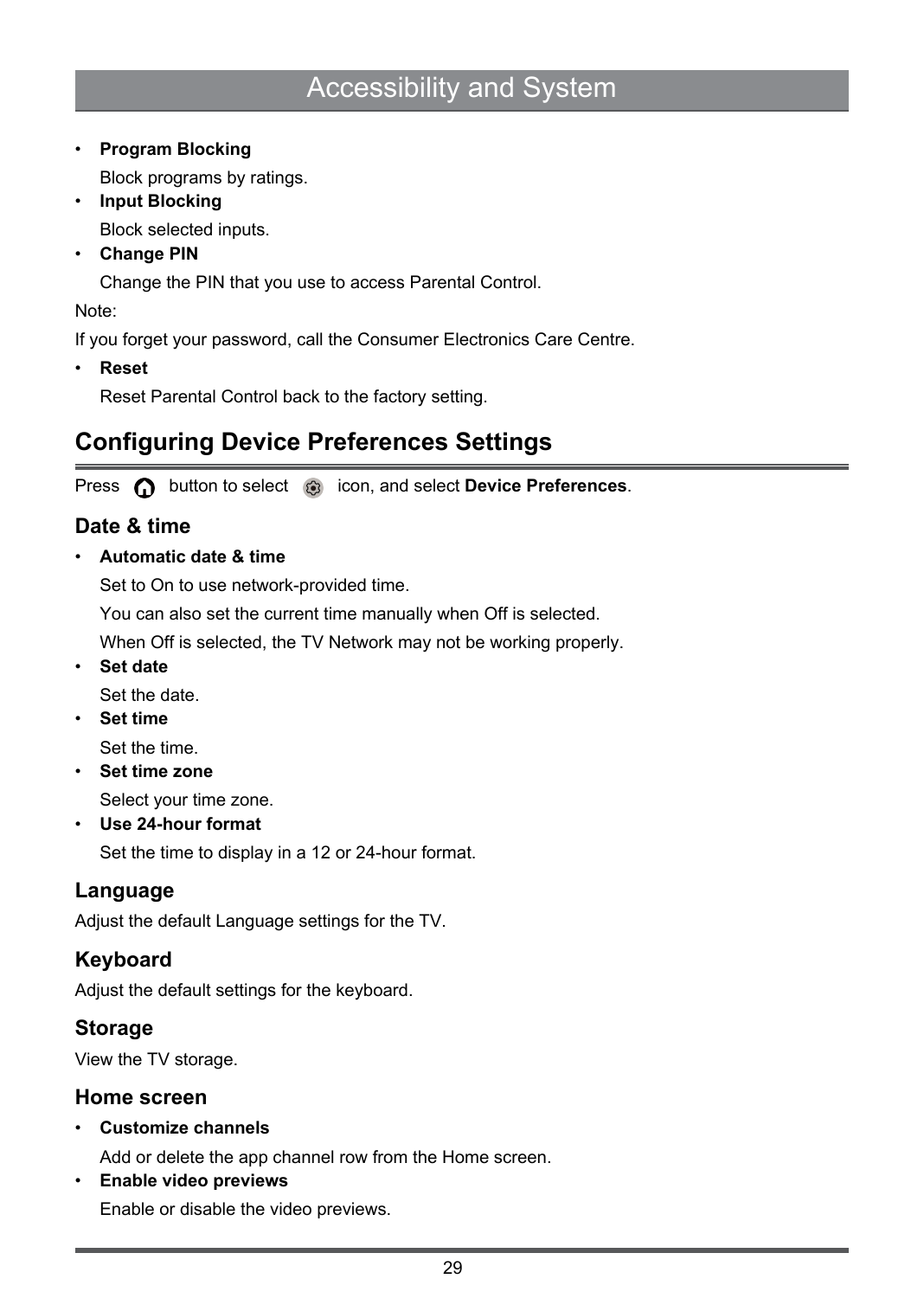### Accessibility and System

• **Enable audio previews**

Enable or disable the audio previews.

- **Reorder apps/Reorder games** Rearrange the Apps screen.
- **Android TV Home/Android TV Core Services** See the information of open source software licences.

### **Google Assistant**

View permissions about accounts and limit the search results.

### **Chromecast Android Shell (Chromecast built-in)**

Enable your app to stream video and audio to the TV.

#### **Screen saver**

Enable Screen saver when the TV is idle.

### **Location**

Use different modes to access location information. Each mode uses different sources to estimate the TV's location.

### **Usage & Diagnostics**

Help improve Android performance by automatically sending diagnostics information.

### **Security & restrictions**

Supervise unknown sources for safety and check installed apps for harmful behaviour.

#### **Reset**

Reset to clear your personal setup and information.

#### **About**

View the version information, the status of network, and other information. You can also update the software version or change the TV's name.

• System update

Provide software updates to continuously enhance your TV and correct any issues that may impact your user experience; therefore, recommend you to keep your TV connected to the Internet to automatically receive updates when they are available.

Device name

Choose a name for your TV. The name will be shown to devices that are available for sharing data.

### <span id="page-32-0"></span>**Configuring Advanced System Settings**

Press **n** button to select  $\odot$  icon, and select **Advanced System**.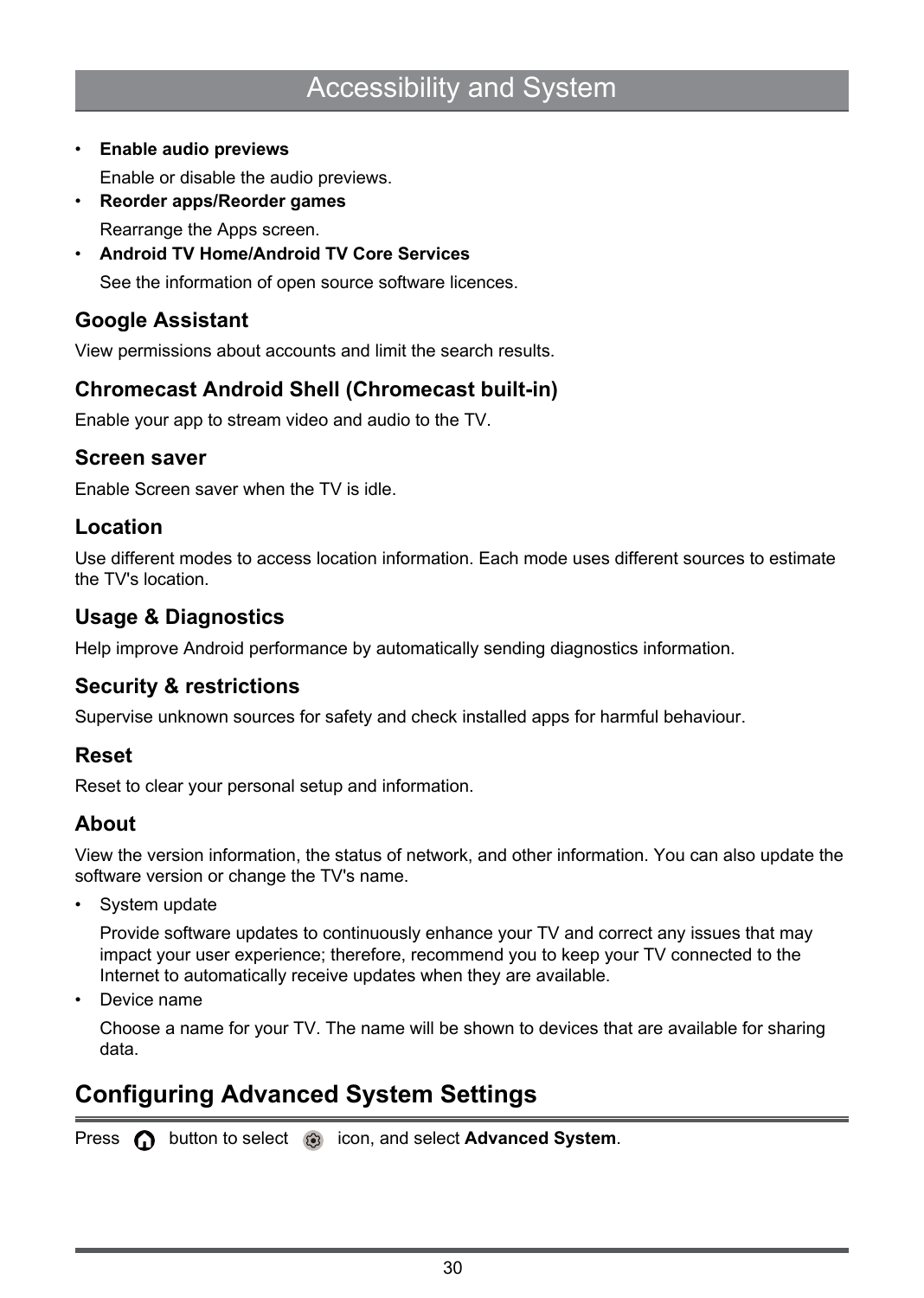### **Timer**

• **Sleep Timer**

Set the sleep timer to automatically turn the TV off within a specified time: off, 10 Minutes, 20 Minutes, 30 Minutes, 40 Minutes, 50 Minutes, 60 Minutes, 90 Minutes and 120 Minutes.

• **Power On Timer Type**

Set the type Off, Daily, Once.

• **Power On Timer**

Set the clock for the time you want the TV to turn on automatically.

• **Power Off Timer Type**

Set the type Off, Daily, Once.

• **Power Off Timer**

Set the clock for the time you want the TV to turn off automatically.

### **Setup Assistant**

Use the Setup assistant for instructions to help you set up your TV.

### **Store Mode**

Home Mode uses less energy. Select Store Mode if the TV will be on display in a retail setting. Store Mode effects E-Streamer and other demo functions.

### **Screenless Mode (only for models with Hands-free Voice Control)**

Talk to the Google Assistant even when the screen is off.

In screenless Mode, the Google Assistant is always available to help even when the screen is not on. Just say "OK Google/Hey Google".

This feature will affect standby power consumption when it is set to On.

Note:

• The Google Assistant and some features are available on limited country/region/language.

### **Send Diagnostics and Usage**

Allow to send the diagnostics and usage of the report.

### **Enhanced Viewing**

You can set Automatic Content Recognition, Picture Mode Auto Adaptation and Sound Mode Auto Adaptation.

Note:

- To use Enhanced Viewing, connect your TV to network first.
- This function may not be applicable in some models/countries/regions.

### **Serial/IP Control Port**

Our TV supports IP control feature within the local area network (LAN). TV can accept the speccompliant instructions issued by the device in the same local area network through the pre-defined network interface and command format, like shutdown, volume up/volume down, switch channels, etc.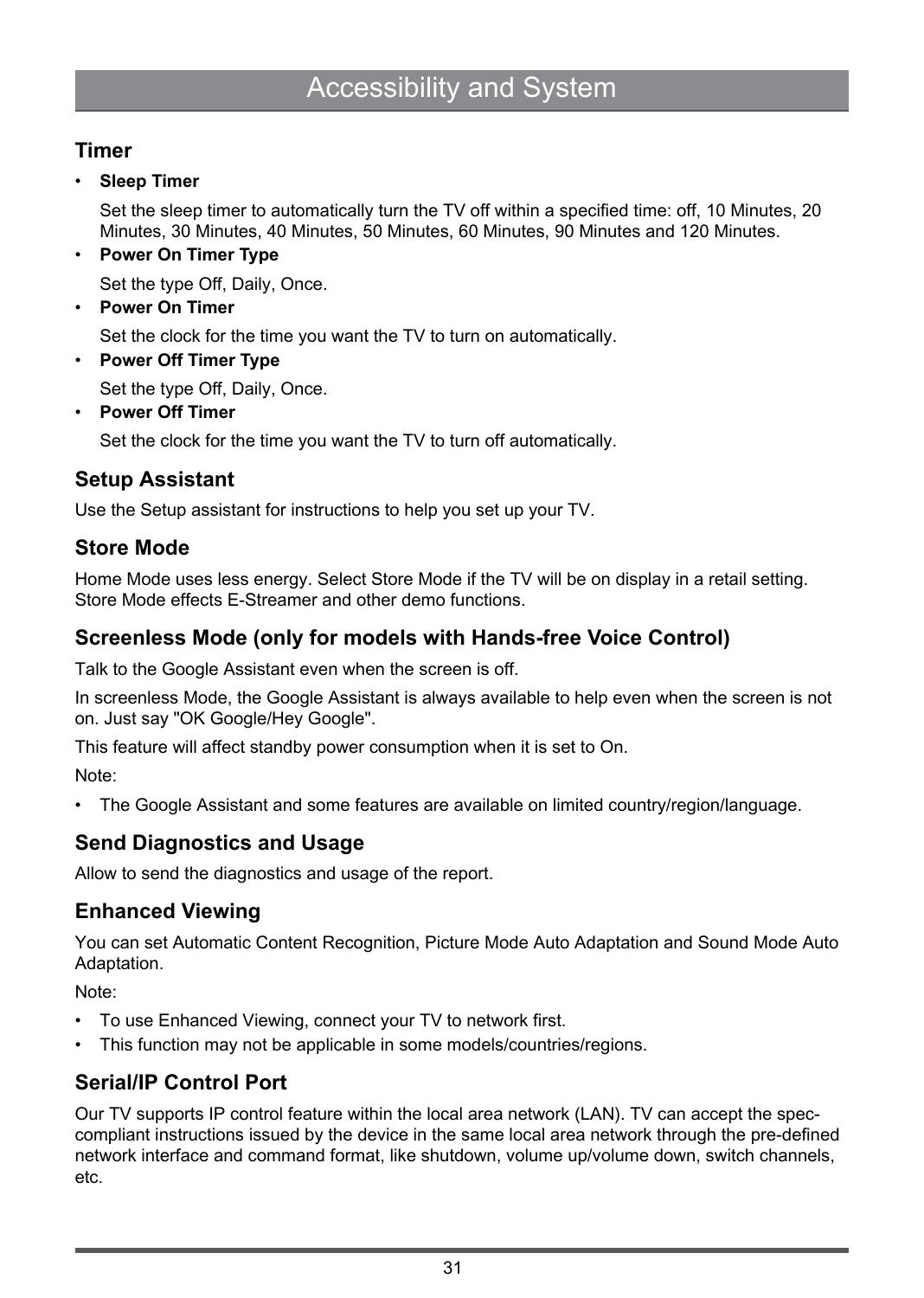### Accessibility and System

### **Control4 Control Port**

TV can be compatible with control 4 devices. Control and linkage between devices can be achieved through drivers and protocols provided by Control 4.

Note:

• This function may not be applicable in some models/countries/regions.

### **Power LED**

Set the Power indicator light to stay On or Off when standby mode.

Note:

• This function may not be applicable in some models/countries/regions.

### **FAV/TV Button Customization**

You can personalize FAV/TV remote button for quick access to customized input source. Note:

• This function may not be applicable in some models/countries/regions.

### **Product Registration**

Visit https://www.hisense-usa.com/support/register or scan the QR code with another device (cellphone, tablet..) to complete your registration.

Note:

The website and the QR code may be different in some countries/regions.

### **Remote Control Service**

Remote Service features enable your TV to be controlled from the client server to let after-sales diagnose the problem of your TV and dealing with the problem online efficiently. To use this function:

- 1. Turn on **Remote Service**.
- 2. You can initiate a help request to call centres by hotline and provide PIN to the client server centre.

Note:

- This function may not be applicable in some models/countries/regions.
- Keep the network connected when the Remote Control Service is running.

#### **E-Manual**

Scan QR code to display E-Manual.

#### **Mobile App Installation**

Scan the Mobile App download QR code on screen to install the app on your smartphone to control your TV.

For more about RemoteNOW Download settings, Please refer to [Installing Mobile App to Control](#page-22-0) [your TV](#page-22-0) section in this manual.

### **Mobile Device Connection Tips**

Follow the on-screen instructions to learn more about the Screen Sharing and the Content Sharing.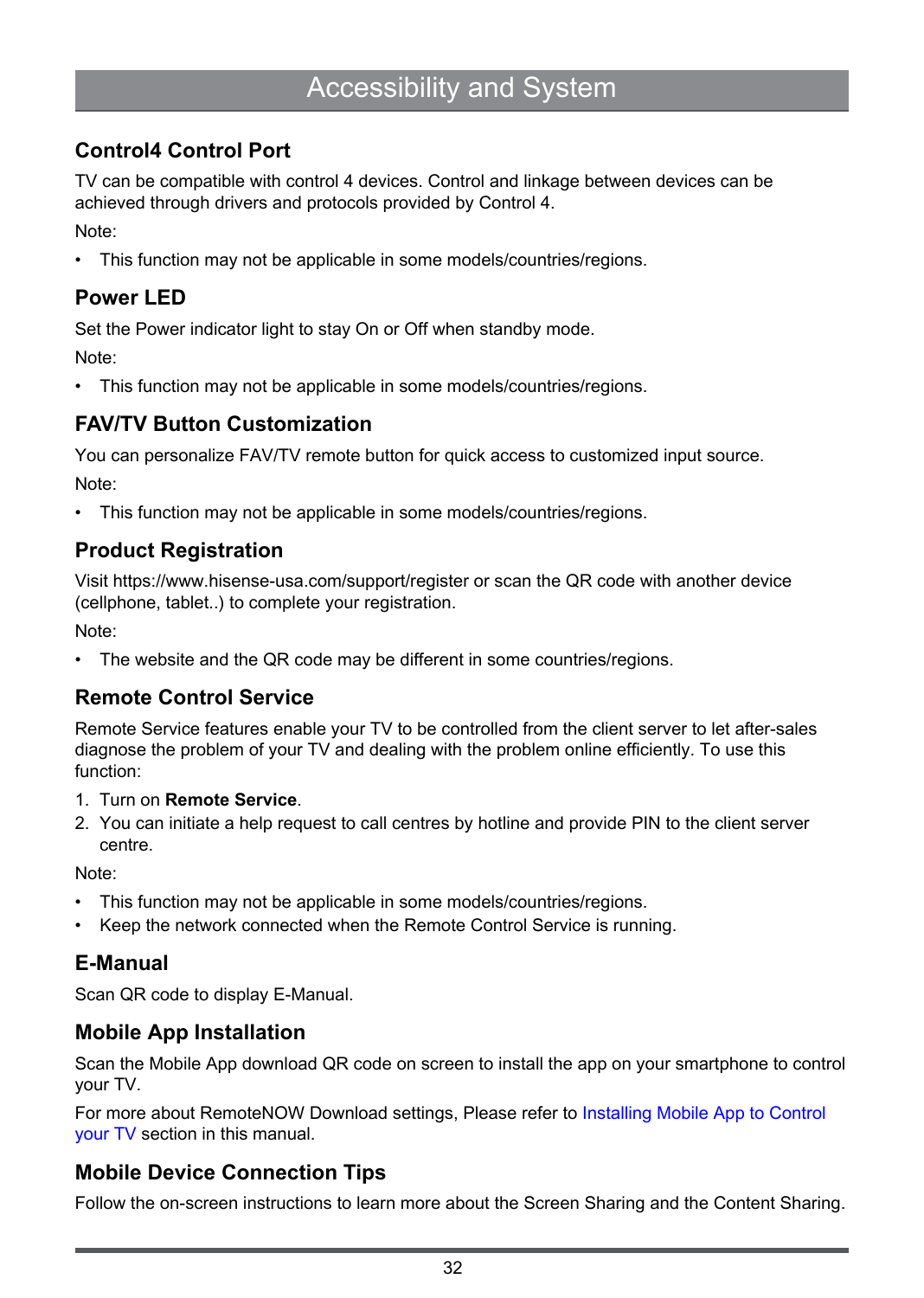### Accessibility and System

### **Clear Cache**

Clear cache of applications and system.

### **Help**

• **System Message**

View system message, including: Serial Number, Service Code, Software Version, etc. Note:

- Serial Number may not be displayed depending on models/countries/regions.
- **Support Information**

View Support URL, Support Number.

• **Signal Information**

Perform self diagnosis to test Video Format, Audio Format, Color Depth, etc.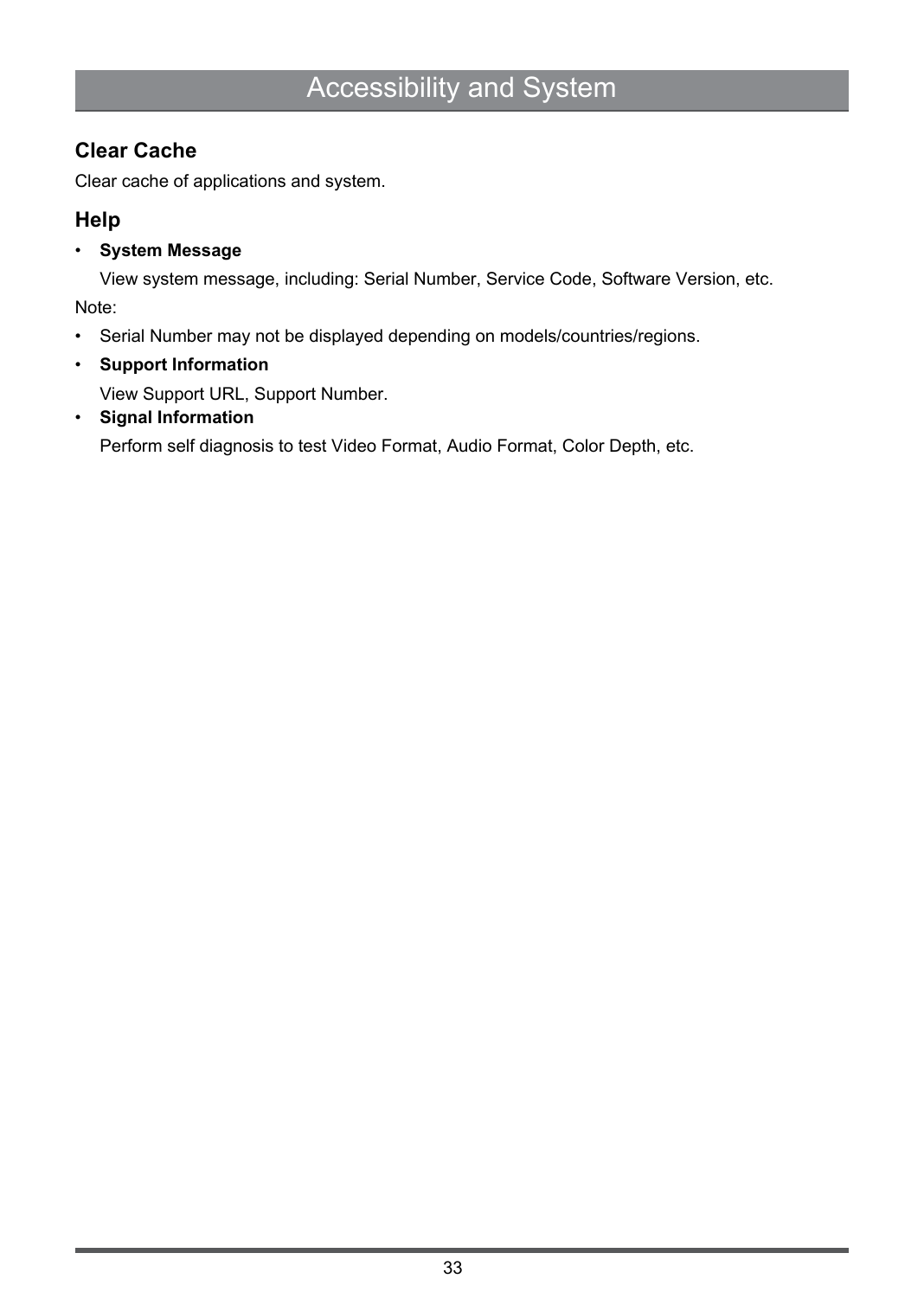### <span id="page-36-0"></span>**Picture Issues**

When the TV has picture problems, these steps may help resolve the problem.

| <b>Problem</b>                                                      | <b>Possible Solutions</b>                                                                                                                                                                                                                                                                                                                                                  |
|---------------------------------------------------------------------|----------------------------------------------------------------------------------------------------------------------------------------------------------------------------------------------------------------------------------------------------------------------------------------------------------------------------------------------------------------------------|
| No picture, or black and<br>white picture.                          | Unplug the TV power cord from AC outlet and re-plug after 60 seconds.<br>$\bullet$<br>Check that the Color Saturation is set to 50 or higher.<br>$\bullet$<br>Try different TV channels.                                                                                                                                                                                   |
| The picture is distorted.                                           | The compression of video content may cause picture distortions,<br>٠<br>especially in fast-moving pictures from sports programmes and action<br>movies<br>If the signal reception is weak or poor, screen distortion may be visible but<br>it is not a malfunction.<br>Mobile phones used close to the TV (within 1m) may cause noise on<br>analogue and digital channels. |
| The picture is blurry or<br>flickering, or cuts out<br>momentarily. | Settings > Picture > Sharpness. You can try to increase or<br>><br>decrease the Sharpness.<br>If you use an external antenna, check the direction, position and<br>connection of the antenna.<br>Adjust the direction of your antenna, or reset or fine tune the channel.                                                                                                  |
| The picture appears red,<br>purple, pink and other<br>colors.       | <b>Settings &gt; Picture &gt; Calibration Settings &gt; White</b><br><b>Balance.</b> You can try to increase or decrease the <b>White Balance</b> .                                                                                                                                                                                                                        |
| Picture distorted or appear<br>wavy.                                | Some electrical appliances may affect the TV. If you turn off the appliance<br>$\bullet$<br>and the interference goes away, then move it further away from TV.<br>Insert the power plug of the TV into another power outlet.<br>$\bullet$                                                                                                                                  |

Note:

• If the problem persists, check the signal strength or refer to the external device's user manual.

### <span id="page-36-1"></span>**Sound Issues**

When the TV has a sound problem, these steps may help resolve the problem.

| <b>Problem</b>                                                     | <b>Possible Solutions</b>                                                                                                                                                                                                                                         |
|--------------------------------------------------------------------|-------------------------------------------------------------------------------------------------------------------------------------------------------------------------------------------------------------------------------------------------------------------|
| There is no sound or<br>the sound is too low at<br>maximum volume. | Check the volume control of the device (cable or satellite box, DVD, Blu-<br>$\bullet$<br>ray, etc.) connected to your TV.                                                                                                                                        |
| Picture is normal, but no<br>sound.                                | Check the volume settings.<br>٠<br>Check if 'Mute' mode is set to on.<br>٠                                                                                                                                                                                        |
| The speakers are making an<br>odd sound.                           | Make sure that the audio cable is connected to the correct audio output<br>$\bullet$<br>connector on the external device.<br>For antenna or cable connections, check the signal information.<br>$\bullet$<br>A low signal level may cause sound distortions.<br>٠ |
| Sound distorted or appears<br>wavy.                                | Some electrical appliances may affect the TV. If you turn off the appliance<br>٠<br>and the interference goes away, then move it further away from TV.<br>Insert the power plug of the TV set into another power outlet.<br>$\bullet$                             |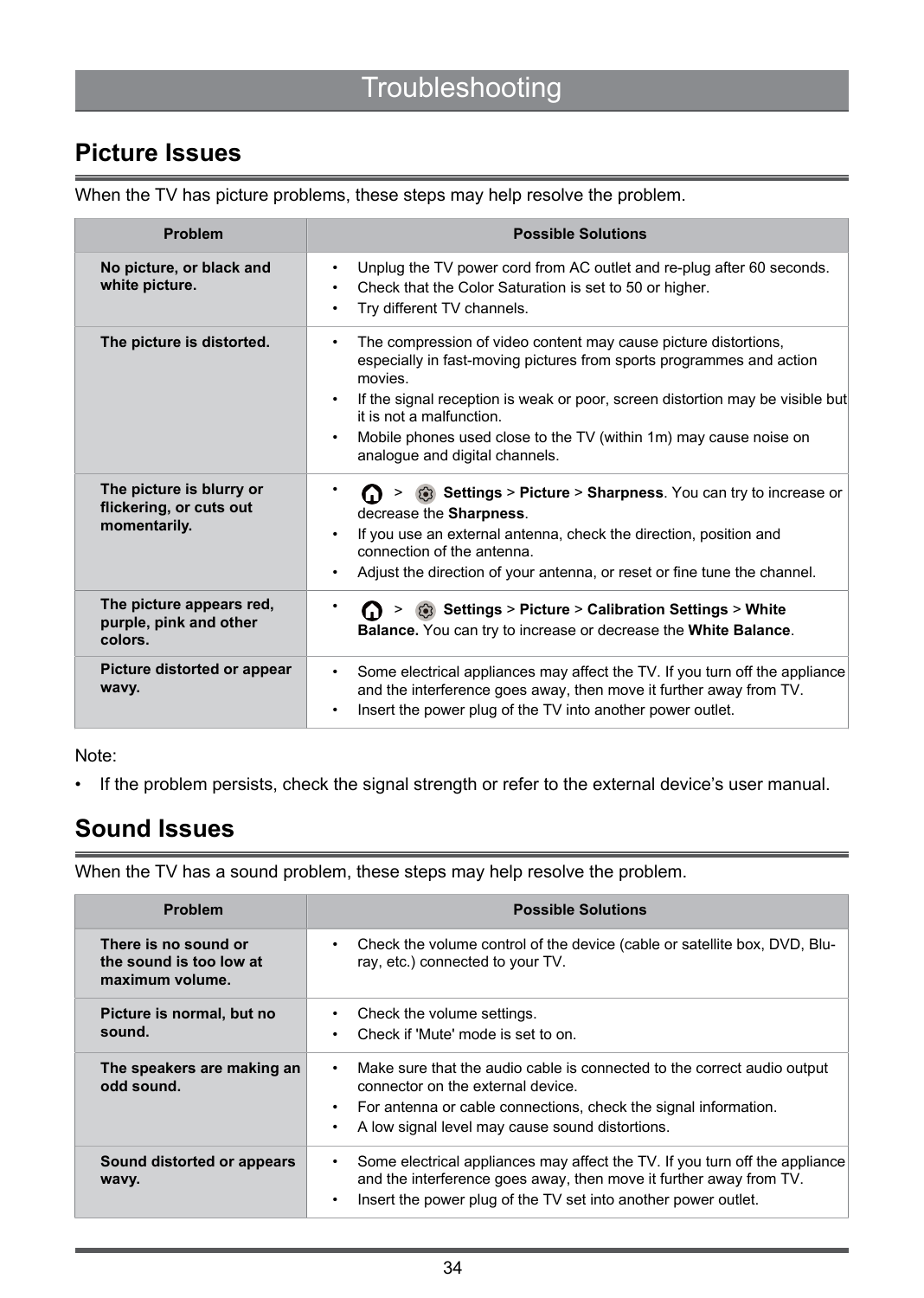### **Troubleshooting**

| <b>Problem</b>                              | <b>Possible Solutions</b>                                                                                                                                                               |
|---------------------------------------------|-----------------------------------------------------------------------------------------------------------------------------------------------------------------------------------------|
| Sound is blurry or cuts out<br>momentarily. | If you use an external antenna, check the direction, position and<br>$\bullet$<br>connection of the antenna.<br>Adjust the direction of your antenna or reset or fine tune the channel. |

Note:

• This product does not support decoding of DTS CD bitstreams. Playback of this format may produce undesirable noise.

### <span id="page-37-0"></span>**Network Issues**

When the TV has difficulties in connecting to the Internet, these steps may help resolve the problem.

| <b>Problem</b>                                    | <b>Possible Solutions</b>                                                                                                 |
|---------------------------------------------------|---------------------------------------------------------------------------------------------------------------------------|
| The TV cannot connect to<br>your network or apps. | Make sure the TV has a network connection.<br>٠<br>Contact your Internet service provider.<br>٠                           |
| The wireless network<br>connection fails.         | Make sure your wireless modem/router is on and connected to the<br>$\bullet$<br>Internet.                                 |
| The wireless network signal<br>is too weak.       | Position your wireless router, modem router, or access point in a central<br>٠<br>location. Avoid putting it in a corner. |

### <span id="page-37-1"></span>**External Device Connection Issues**

When the TV has difficulties with external device connection, these steps may help resolve the problem.

| <b>Problem</b>                                                                        | <b>Possible Solutions</b>                                                                                                                                                                                                                                                                                                                                                                                                                                                           |
|---------------------------------------------------------------------------------------|-------------------------------------------------------------------------------------------------------------------------------------------------------------------------------------------------------------------------------------------------------------------------------------------------------------------------------------------------------------------------------------------------------------------------------------------------------------------------------------|
| I have connected an external<br>source to my TV but I get no<br>picture and/or sound. | Check whether the connection between the external device and your TV<br>is correct.<br>Make sure you have made the correct selection of input source.                                                                                                                                                                                                                                                                                                                               |
| There is no signal or weak<br>signal in the cable box.                                | If there is no signal occasionally, unplug cable from TV and re-plug after<br>٠<br>60 seconds.<br>If there is always no signal, or the signal cannot be restored after plugging<br>$\bullet$<br>and unplugging, you can try Menu > HDMI Format if you select HDMI as<br>input, to confirm whether the signal can be recognized.<br>Change to another HDMI port.<br>Change to another HDMI cable.                                                                                    |
| There is no sound.                                                                    | Check if the Audio Out option in the menu is ARC/eARC, if not, you need<br>٠<br>to check whether the external power amplifier device is connected to the<br>ARC port or optical port of the TV.<br>Settings > Sound > Advanced Settings > Digital Audio<br><b>Out.</b> You can try to select PCM, Dolby Digital, or Dolby Digital Plus.<br>Whether the power amplifier device port is connected correctly.<br>If you select HDMI as input, you can try <b>Menu &gt; HDMI Format</b> |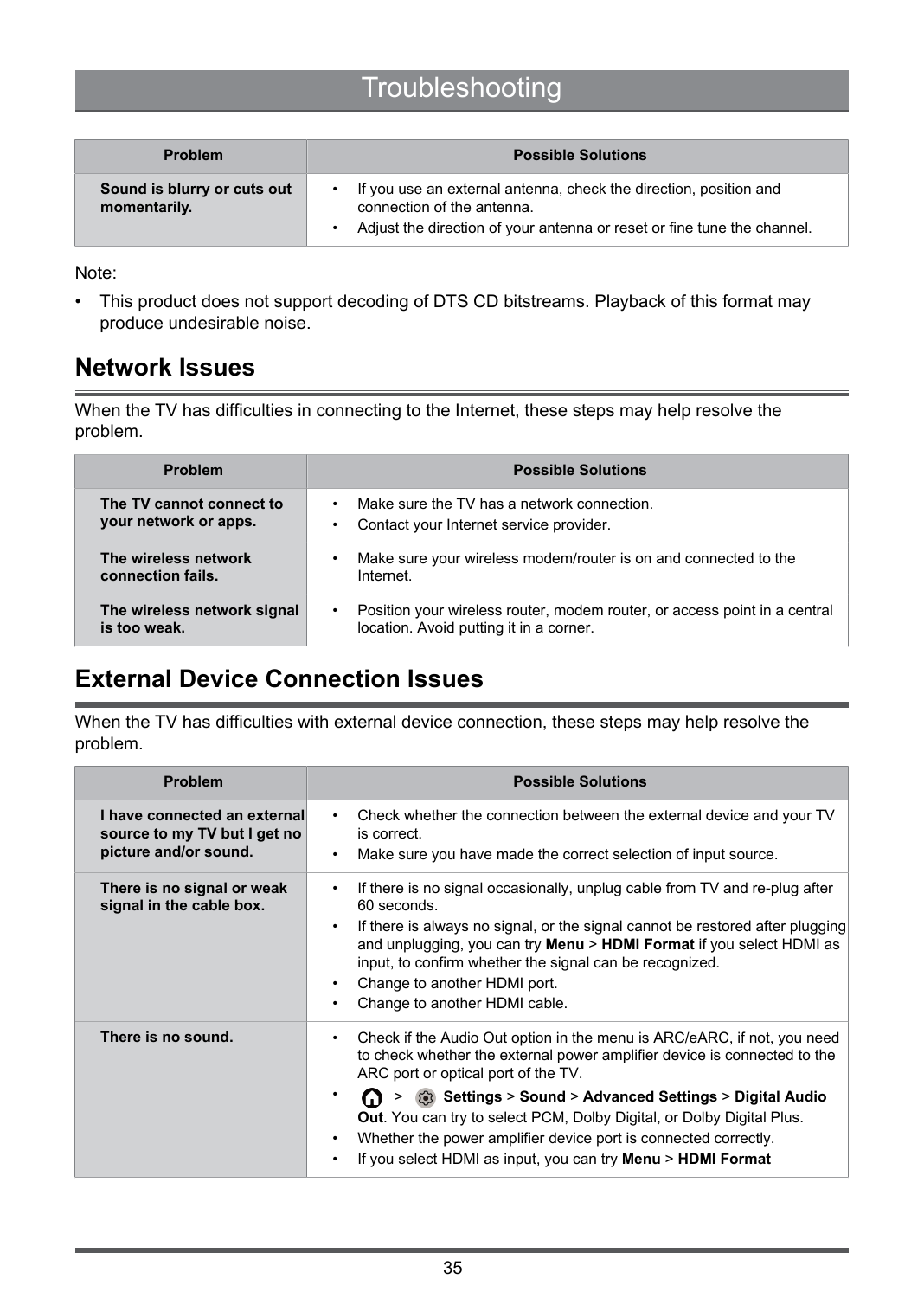### **Troubleshooting**

| <b>Problem</b>                       | <b>Possible Solutions</b>                                                                                                                                                                                                                                                                                                      |
|--------------------------------------|--------------------------------------------------------------------------------------------------------------------------------------------------------------------------------------------------------------------------------------------------------------------------------------------------------------------------------|
| The remote control does not<br>work. | Confirm that TV still has power and is operational.<br>$\bullet$<br>Change the new batteries in the remote control.<br>Check if the batteries are correctly installed.<br>$\bullet$<br>If some buttons don't work, but the volume buttons can work normally, it<br>$\bullet$<br>seems there is a problem with the application. |

### <span id="page-38-0"></span>**Apps**

When some apps aren't playing, these steps help resolve the problem.

| <b>Problem</b>               | <b>Possible Solutions</b>                                                                                                            |
|------------------------------|--------------------------------------------------------------------------------------------------------------------------------------|
| Netflix can't be played.     | Settings > Apps > Netflix > Force stop, then reopen to try.<br>M<br>• You can try to reset to the factory settings.                  |
|                              | Settings > Apps > Disney plus > Force stop, then reopen<br>M<br>$\geq$<br>to try.                                                    |
| Disney plus can't be played. | Settings > Apps > Disney plus > Clear data, then reopen<br>$\Omega$<br>to try.<br>You can try to reset to the factory settings.<br>٠ |

### <span id="page-38-1"></span>**Media Files**

When files aren't playing, these steps may help resolve the problem.

| <b>Problem</b>              | <b>Possible Solutions</b>                                                                                                                                                               |
|-----------------------------|-----------------------------------------------------------------------------------------------------------------------------------------------------------------------------------------|
| Some files can't be played. | Most files can be played back, but you might experience problems<br>with corrupted files or files with high-bitrate, unsupported resolution,<br>unsupported container or codec formats. |

### <span id="page-38-2"></span>**Voice Control Issues**

When Alexa and Google Assistant aren't playing, these steps may help resolve the problem.

| Problem                              | <b>Possible Solutions</b>                                                                                                                                                                                                                                                                                                                                                                                                                                                          |
|--------------------------------------|------------------------------------------------------------------------------------------------------------------------------------------------------------------------------------------------------------------------------------------------------------------------------------------------------------------------------------------------------------------------------------------------------------------------------------------------------------------------------------|
| Alexa can't be played.               | For more information about Alexa, refer to Smart Functions > Using Voice<br>Control > Alexa in this manual.                                                                                                                                                                                                                                                                                                                                                                        |
| Google assistant can't be<br>played. | You can try to log in Google account.<br>If you receive "I don't understand" of the voice recognition, please change<br>account or log out the account.<br>After logging in to the Google account, the recognition language may be<br>different. You need to log in to the Google account on the web page to set<br>the voice language.<br>For more information about Google Assistant, please refer to Smart<br>Function > Using Voice Control > Google Assistant in this manual. |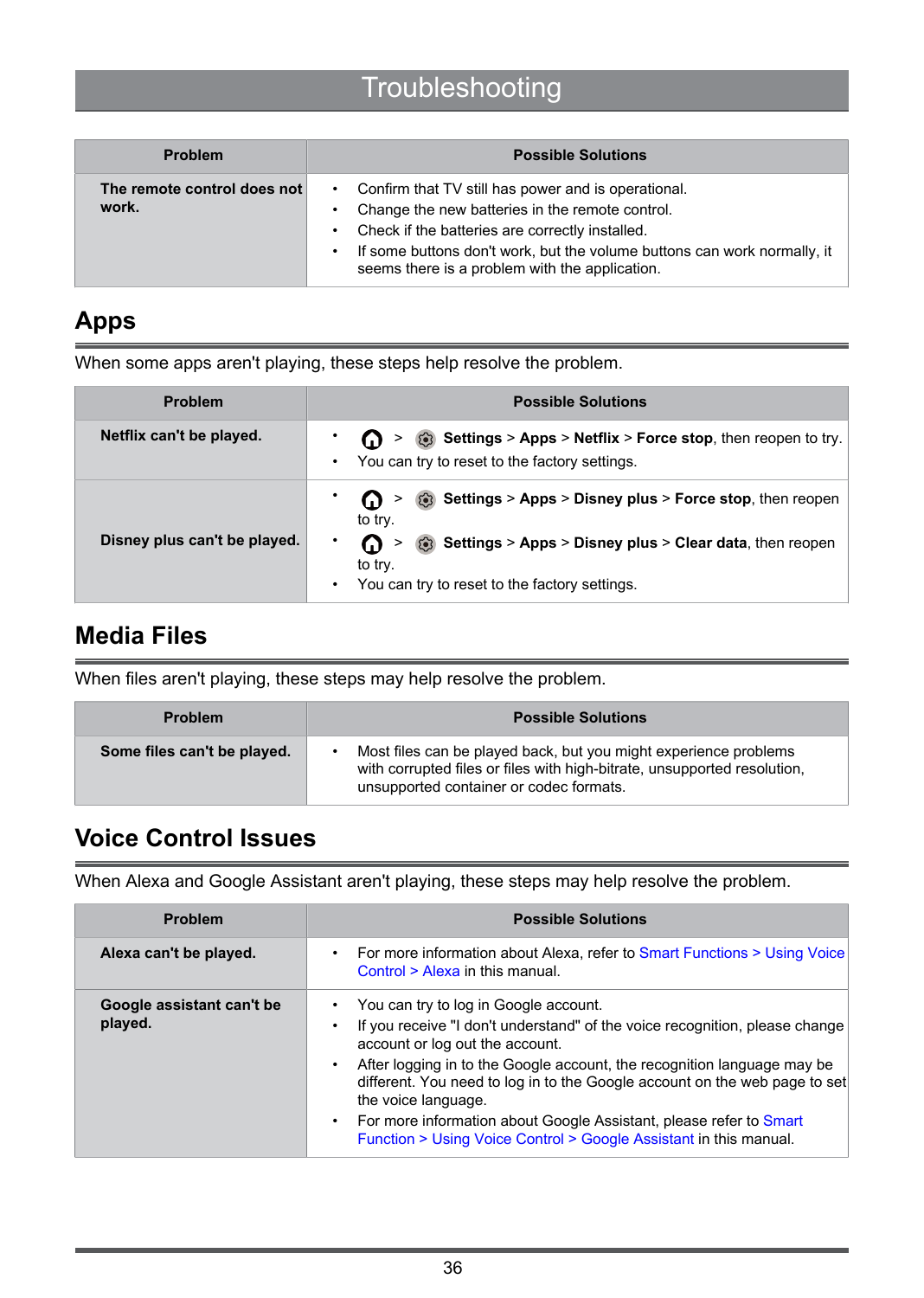### <span id="page-39-0"></span>**Other Issues**

Use these steps to resolve other issues that may occur.

| <b>Problem</b>                                                                                                | <b>Possible Solutions</b>                                                                                                                                                                                                                                                                                                                   |
|---------------------------------------------------------------------------------------------------------------|---------------------------------------------------------------------------------------------------------------------------------------------------------------------------------------------------------------------------------------------------------------------------------------------------------------------------------------------|
| The TV is hot.                                                                                                | Watching TV for an extended period of time causes the panel to generate<br>heat. The heat from the panel is dissipated through internal vents running<br>along the top of the TV.<br>After extended use, you may feel hot when touching it. This heat,<br>$\bullet$<br>however, is not a defect and does not affect the TV's functionality. |
| The TV smells of plastic.                                                                                     | This smell is normal and will dissipate over time.<br>٠                                                                                                                                                                                                                                                                                     |
| The plastic cabinet makes a<br>"clicking" type of sound.                                                      | The "clicking" sound can be caused when the temperature of the TV<br>changes. This change causes the TV cabinet to expand or contract, which<br>makes the sound. This is normal and the TV is OK.                                                                                                                                           |
| When I turn on my TV, there<br>is a delay for a few seconds<br>before the picture appears.<br>Is this normal? | Yes, this is normal. The TV is initializing and searching for previous<br>setting information.                                                                                                                                                                                                                                              |